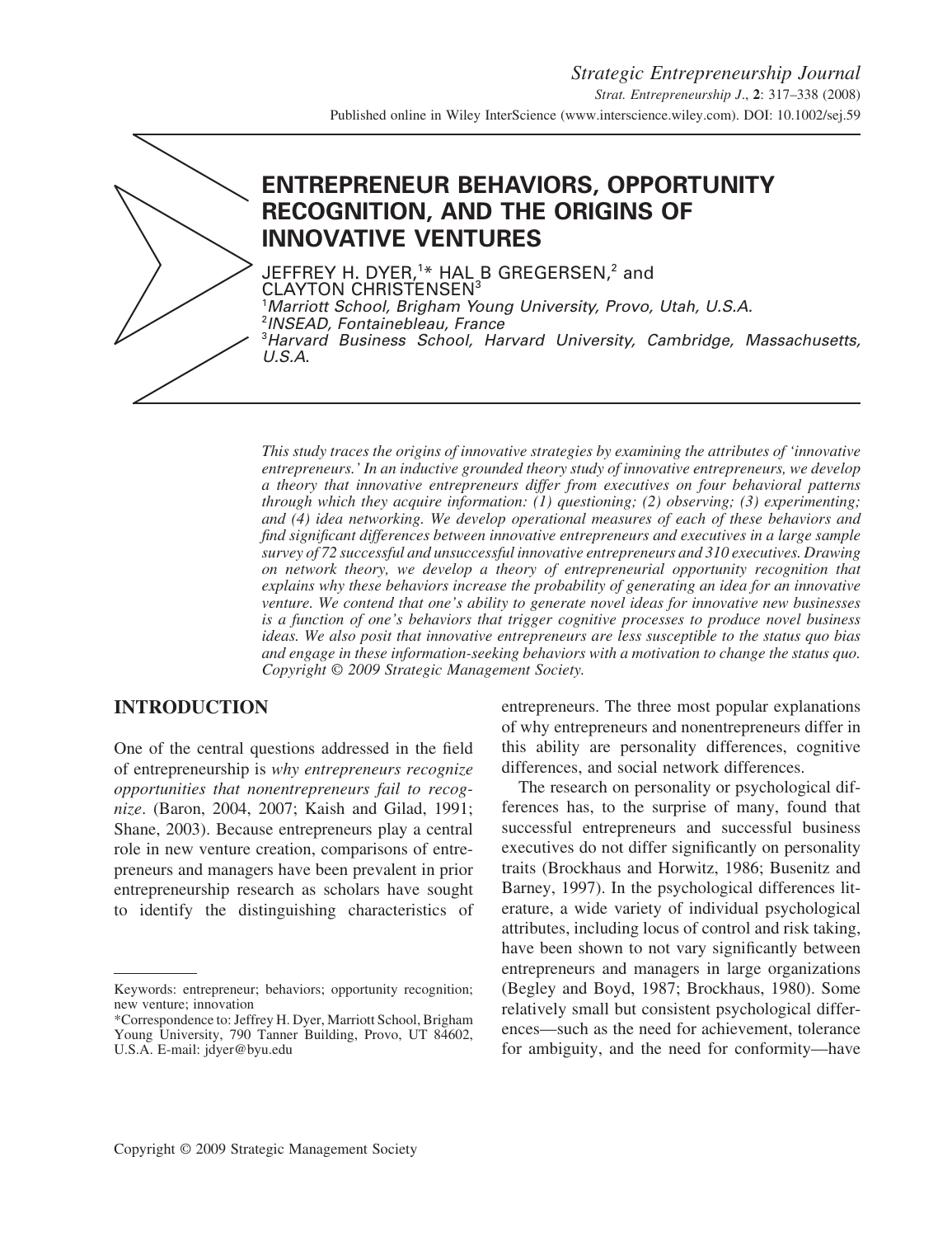been found in some studies (Begley and Boyd, 1987; Miner, Smith and Bracker,1989). According to Busenitz and Barney (1997: 11) 'After a great deal of research it is now often concluded that most of the psychological differences between entrepreneurs and managers in large organizations are small or nonexistent' (Brockhaus and Horwitz, 1986; Low and MacMillan, 1988).

Although there has been little empirical support for personality differences between entrepreneurs and nonentrepreneurs, there has been some emerging empirical support for cognitive differences and social network differences. For example, research has shown that entrepreneurs are prone to cognitive biases, notably the overconfidence bias and representativeness bias (Busenitz and Barney, 1997; Parlich and Bagby, 1995). These biases do not appear to directly influence opportunity recognition, but rather seem to motivate entrepreneurs to persist in pursuing new venture ideas, thereby increasing the probability of venture creation (Busenitz and Barney, 1997). A related stream of research on cognition has suggested that entrepreneurs recognize opportunities because they are superior at *pattern recognition*—noticing connections between trends, changes, and events that appear, at first glance, to be unconnected (Baron, 2006). While the notion that entrepreneurs have better pattern recognition skills than nonentrepreneurs is intuitively appealing, there is limited empirical research to support this premise. Finally, social network theorists have argued that the structure of one's social relationships determines the quantity of information, the quality of information, and how rapidly people can acquire the information necessary to discover entrepreneurial opportunities (Aldrich and Zimmer, 1986; Marsden, 1983; Rodan and Galunic, 2004; Uzzi and Spiro, 2005). Entrepreneurs may have superior access to information because they have larger and more diverse social networks that provide a conduit for information, thereby allowing them to recognize opportunities. Empirical research supports the premise that entrepreneurs have more diverse social networks than nonentrepreneurs (Renzulli, Aldrich, and Moody, 2000; Burt and Raider, 2002; Stuart and Ding, 2006). However, Stuart and Sorenson (2007) caution that social networks may enhance venture creation because they enhance resource mobilization, not necessarily opportunity recognition.

Building on the more behavioral approach of social network researchers, the research in this article focuses on the behaviors that *innovative*

entrepreneurs engage in that may enable them to identify new venture opportunities. Gartner (1989: 57) has argued for a more behavioral approach to entrepreneurship research claiming that 'research on the entrepreneur should focus on what the entrepreneur does, not who the entrepreneur is.' Using a grounded theory approach, this article inductively identifies several of these specific behaviors through indepth interviews with innovative entrepreneurs and individuals who work with them. Then, using survey methods, we compare the extent to which a sample of innovative entrepreneurs display these behaviors compared to a sample of managers. Consistent with grounded theory, these behaviors are much more common and pronounced among innovative entrepreneurs than among managers, including senior managers, in large organizations. Through this process, we develop a theory regarding behavioral patterns that contribute to innovative entrepreneurs' ability to recognize opportunities for new venture creation.

# **THEORY DEVELOPMENT**

## **Definition of opportunity recognition**

The notion of entrepreneurs recognizing opportunities has led to a threefold categorization (Sarasvathy *et al.*, 2003; Miller, 2007) of how this occurs: (1) *opportunity recognition* refers to connecting known products with existing demand to exploit a previously recognized opportunity; (2) *opportunity discovery* starts with a known supply and proceeds in search of an unknown demand, or from a known demand that motivates search for an unknown supply; and (3) with *opportunity creation*, neither the supply nor demand exists prior to entrepreneurial action—the entrepreneur participates in creating both. We use *recognize opportunities* or *opportunity recognition* to refer to all three processes for starting an innovative business, even though we believe that technically speaking the innovative entrepreneurs we study are more likely to engage in *opportunity discovery* or *opportunity creation* since they are introducing something new to the market (Sarasvathy *et al.* 2003; Miller, 2007).

## **Definition of innovative entrepreneur**

Most prior research has examined differences between entrepreneurs (defined as anyone who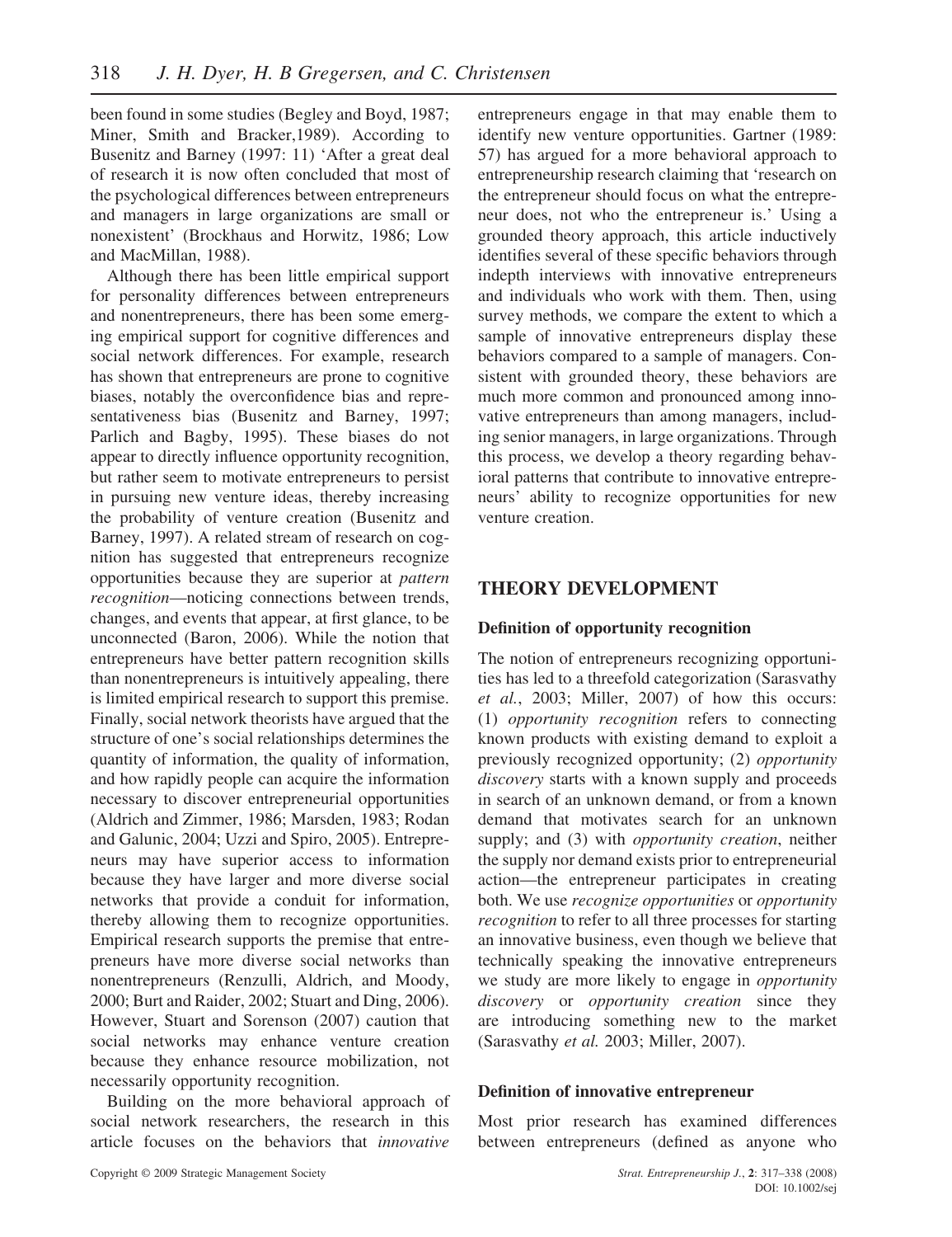founds a business) versus managers or executives (mostly in large organizations), rather than *innovative entrepreneurs*. As a result, findings regarding entrepreneurs may not necessarily translate to innovative entrepreneurs. Building on Cliff, Jennings, and Greenwood's (2006) study of imitative versus innovative entrepreneurs (i.e., founders of firms that exhibit novelty) we define an *innovative entrepreneur* (IE) as: (1) the founder of a new venture that offered a unique value proposition relative to incumbents (e.g., new or different feature set, pricing, convenience, customizability); and (2) the person who came up with the original idea to start the venture. The classic definition of an entrepreneur is anyone who starts a new venture (Lazear, 2004). When someone opens a dry cleaner or a new mortgage business—or even a set of Toyota dealerships or McDonald's franchises—researchers typically put them all in the same category of entrepreneur as the founders of innovative new ventures such as Pierre Omidyar (eBay), Jeff Bezos (Amazon.com), and Steve Jobs (Apple)—individuals we would classify as innovative entrepreneurs. Prior research suggests that only a relatively small percentage of all entrepreneurs start innovative ventures (Case, 1989; Bhide, 2000). For example, Bhide (2000:32) reports that only 12 percent of the founders of 100 high profile start-ups identified in Inc. magazine attributed their companies' success to *an unusual or extraordinary idea* and 88 percent reported their success mainly to the *exceptional execution of an ordinary idea*.

#### **Recognizing/discovering innovative new venture ideas**

Why might some individuals be more likely to recognize or discover an opportunity to launch an innovative new venture? This is a fundamental question for the field of entrepreneurship because opportunity recognition is the catalyst for the entrepreneurial process. Thus, it is not surprising that opportunity recognition has long been a central concept in the field of entrepreneurship. However, according to Baron (2007: 170) until recently 'little effort was made to examine it as a process.' Indeed, Baron (2007: 170) claims that prior research 'largely ignores the question of *how* opportunity recognition occurs; in other words, how do specific persons actually identify opportunities?'

Research on this topic to date has tended to focus on two categories of factors—access to information

(differences in search behavior or social networks) and cognition (differences in *pattern recognition* abilities and *alertness*). Prior research suggests that individuals may recognize opportunities to start ventures because they have superior access to information due to differentiated search behavior or social networks. Not surprisingly, the more time one spends searching for and assimilating information, the greater the probability that he/she will serendipitously discover a new business opportunity. Empirical support for the relationship between search behavior and opportunity recognition is offered by Kaish and Gilad (1991) who found that entrepreneurs spend significantly more time searching for information through nonverbal scanning and in their off hours. Unfortunately, there is still limited research on entrepreneurs' search behaviors, particularly those specific behavioral patterns that might contribute disproportionately to opportunity recognition.

Social network theorists have argued that the structure of one's social relationships determines the quantity of information, the quality of information, and how rapidly people can acquire the information necessary to discover entrepreneurial opportunities (Aldrich and Zimmer, 1986; Marsden, 1983). Recent studies provide empirical support for the importance of diverse social networks to new venture creation. For example, Renzulli *et al.*(2000) found that wouldbe entrepreneurs with networks that spanned *multiple domains of social life* founded new firms with greater frequency. Similarly, Burt and Raider (2002) studied female graduates from a prestigious MBA program and found higher rates of transitioning to self-employment among those with diverse social networks. However, while there is empirical evidence suggesting that individuals with more diverse social networks are more likely to start new ventures, Stuart and Sorenson (2007: 218) offer a caution with regard to interpreting a casual relationship between diverse social networks and opportunity recognition by saying 'we should note that most studies of egocentric network structure and entrepreneurial activity examine aggregate data in which the researcher cannot distinguish the network's effect on opportunity identification from its influence on resource mobilization . . . We consider the evidence to date to fall short of establishing as a stylized fact the idea that diverse networks (those rich in structural holes) enhance opportunity recognition.'

Access to information is likely to be an incomplete explanation for why some people are able to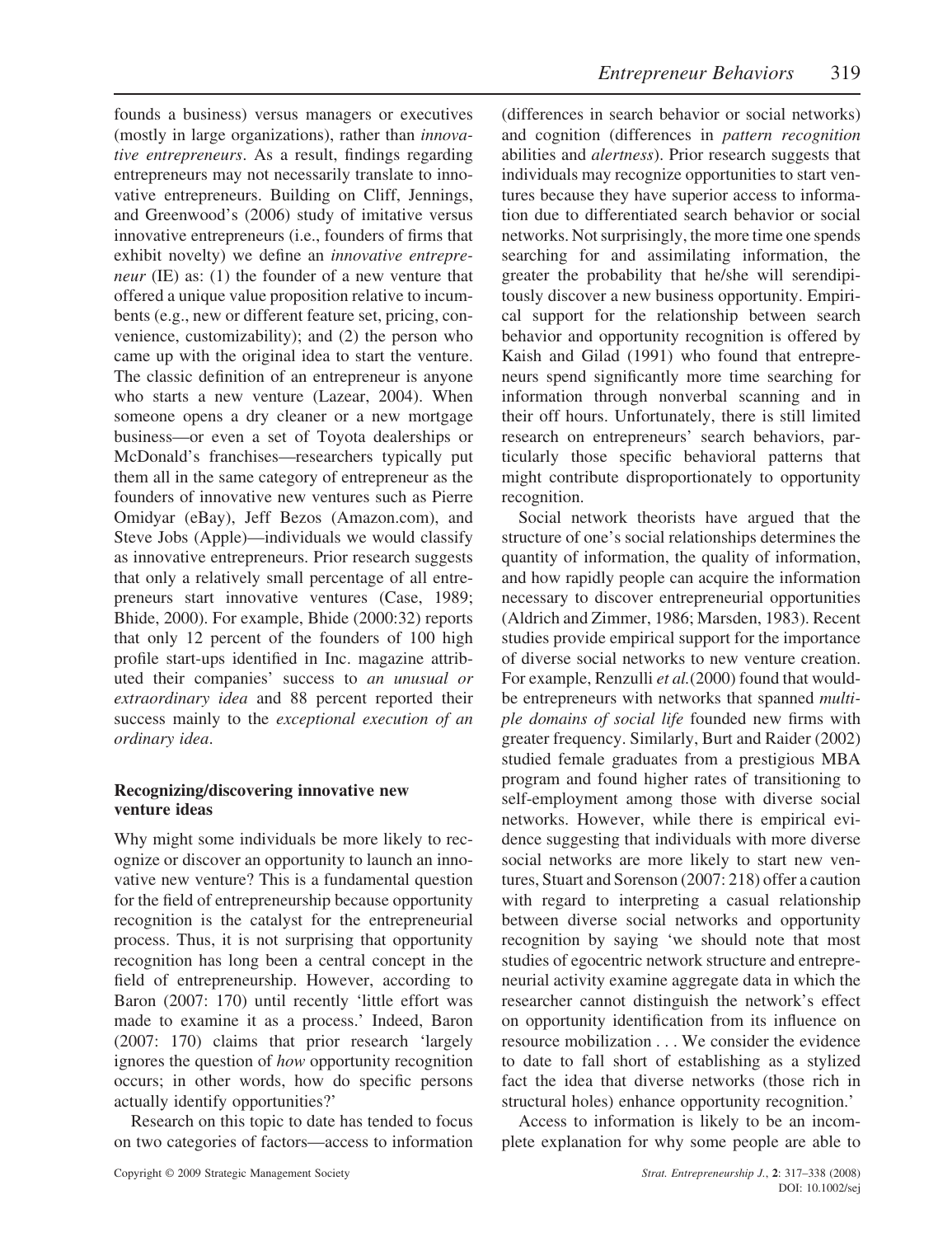discover innovative new business opportunities because, according to Shane and Eckhardt (2003: 175) 'opportunities are identified only when people formulate a new means-ends framework in response to that information.' How does opportunity recognition actually occur in the minds of specific entrepreneurs? According to Baron (2007: 171) 'one cognitive process investigated by cognitive scientists—*pattern recognition*<sup>1</sup> —appears to be closely related to opportunity recognition in the domain of entrepreneurship.' Baron (2006: 171) builds on prior psychological research (e.g., Sternberg and Davidson, 1995) by noting that pattern recognition involves 'noticing meaningful patterns in complex events trends, or changes and includes: (1) recognizing links between trends, changes, and events that appear, at first glance, to be unconnected; and (2) noticing that these connections form an identifiable pattern.' Unfortunately, given the difficulty of measuring pattern recognition capabilities in individual entrepreneurs, little empirical support exists. Moreover, we have little understanding of why some individuals may have superior pattern recognition capabilities or what might be the catalyst (antecedent) for pattern recognition.

## **INDUCTIVE STUDY: RESEARCH METHODS**

## **Sample**

The purpose of our inductive grounded theory study was to attempt to answer two questions: what contributes to an innovative entrepreneur's ability to recognize an innovative new business idea, and do innovative entrepreneurs differ from typical executives on any particular behavioral dimensions. To explore possible answers to these questions, we conducted semistructured interviews with a sample of 25 innovative entrepreneurs (see Table 1) and 25 senior executives of large companies. The definition of an innovative entrepreneur was provided in the theory development section.

Our sample of innovative entrepreneurs came from using three different approaches. First, we identified innovative ventures by examining a list of

Copyright © 2009 Strategic Management Society *Strat. Entrepreneurship J.*, **2**: 317–338 (2008)

the *top 100 innovative companies* as identified through a survey of executives by Business Week and the Boston Consulting Group (Business Week, 2005, 2006, 2007). We then identified and contacted founders of a subset of those companies that offered a unique value proposition when they launched. This included a set of very high profile innovative entrepreneurs such as Pierre Omidyar (eBay), Jeff Bezos (Amazon.com), Michael Dell (Dell), Mike Lazaridis (Research-in-Motion), Herb Kelleher (Southwest), Marc Benioff (Salesforce.com), Scott Cook (Intuit), David Neeleman (JetBlue), Diane Greene (VMware), Niklas Zennstrom (Skype), and Peter Thiel (PayPal). This was not a random sample of innovative entrepreneurs, but rather of founders of at least one highly successful new venture (but they often had also launched failed innovative ventures as well). The majority of these interviews were conducted over the phone and the interviews were taped and transcribed.

Second, we identified innovative entrepreneurs who were visiting two business schools in the eastern United States, one in the western United States, and one in Europe. These IEs were typically visiting one of these universities to give a talk or attend a conference or seminar on entrepreneurship. These innovative entrepreneurs had typically founded at least one innovative venture that was moderately successful and included Mike Collins (Big Idea Group), Jeff Jones (CampusPipeline, NxLight), Aaron Garrity (Xango), and John Pestana and Josh James (Omniture). This sample of innovative entrepreneurs is a *convenience sample* that primarily includes somewhat successful innovative entrepreneurs.

Third, we identified innovative entrepreneurs who were attending executive education or executive MBA programs at the business schools mentioned above. The majority of these innovative entrepreneurs had founded ventures that had failed or perhaps had been moderately successful (hence, they were enrolled in an executive MBA program or participating in an executive program). This group included innovative entrepreneurs like Sam Allen (ScanCafe), Corey Wride (MovieMouth), and Spencer Moffat (Fast Arch of Utah).

The sample of senior executives (title of vice president or above) came primarily from executives who were visiting the previously mentioned business schools to give a talk or attend an event. At least 10 of the senior executive interviewees were CEOs of billion dollar companies and virtually all were

<sup>1</sup>*Associational (also biassociative) thinking* or *lateral thinking* are other terms used for the cognitive process of connecting concepts (ideas, problems, fields of study, events, and trends) that appear, at first glance, to be unconnected.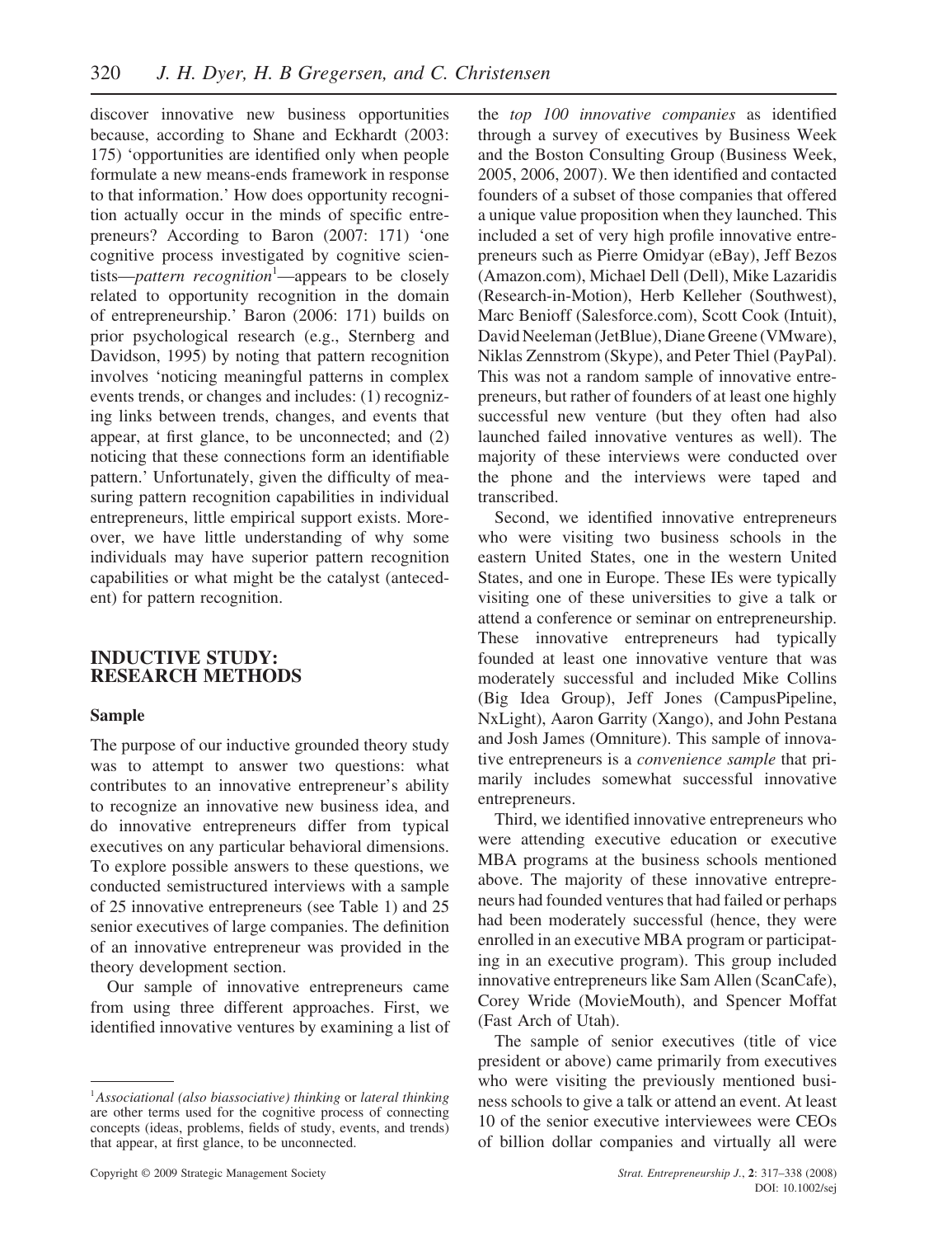| Name                     | Company founded                      | Innovative aspect of company*                                                                                                                                                                                                                                                      |
|--------------------------|--------------------------------------|------------------------------------------------------------------------------------------------------------------------------------------------------------------------------------------------------------------------------------------------------------------------------------|
| Sam Allen                | ScanCafe.com                         | Among the first to offer a fully digital and low-cost (pricing one-<br>fifth of competitors) photo scanning and restoration service by<br>incorporating next generation Web technologies and by creating a<br>secure logistics chain with a fulfillment center in Bangalore, India |
| Marc Benioff             | Salesforce.com                       | Among the first to offer online/on-demand CRM/salesforce<br>automation software                                                                                                                                                                                                    |
| Jeff Bezos               | Amazon.com                           | Among the first online book retailers; developed online fulfillment<br>capabilities                                                                                                                                                                                                |
| Mike Collins             | Big Idea Group                       | Intermediary between product inventors and innovative product-<br>buying companies/distribution channels                                                                                                                                                                           |
| <b>Scott Cook</b>        | Intuit                               | Among the first to offer personal finance and tax software-<br>Quicken and Turbo Tax                                                                                                                                                                                               |
| Michael Dell             | Dell Computer                        | Developed direct-to-customer sales model in PCs, allowing for<br>mass customization                                                                                                                                                                                                |
| Aaron Garrity            | Xango                                | Among the first to offer juice and other nutritional products using<br>the mangosteen and a network marketing approach                                                                                                                                                             |
| Diane Green              | Vmware                               | Among the first to offer virtualization software technology<br>allowing virtual servers and desktops to host multiple operating<br>systems and multiple applications locally and in remote<br>locations                                                                            |
| Eliot Jacobsen           | Freeport.com                         | Developed free ISP with unique reach to local retailer community                                                                                                                                                                                                                   |
| Josh James<br>Jeff Jones | Omniture<br>NxLight; Campus Pipeline | Among the first to develop and deploy Web analytics software<br>Among the first to offer a digital offering to campus allowing users<br>to access data remotely                                                                                                                    |
| Herb Kelleher            | Southwest Airlines                   | Codeveloped the Southwest Airlines strategy and business model<br>of low-priced fares based on fast turnarounds and point-to-point<br>air travel versus hubs                                                                                                                       |
| Mike Lazaridis           | Research in Motion                   | Developed Blackberry, a handheld wireless communication device<br>that has frequently been first with new features/technologies                                                                                                                                                    |
| Masha Merchant           | Angiologix Inc.                      | Angiologix Inc. developed a novel medical diagnostic device for<br>the assessment of risk for heart attacks                                                                                                                                                                        |
| Spencer Moffat           | Fast Arch of Utah                    | Among the first to offer home builder/framers premade sheet metal<br>archways instead of traditional stick framed archways                                                                                                                                                         |
| David Neeleman           | Jet Blue; Morris Air                 | Founded Morris Air, which pioneered ticketless air travel and Jet<br>Blue, which offered unique features such as LiveTV, larger<br>leather seats, and a unique codesigned 100-seat jet with Embraer                                                                                |
| Pierre Omidyar           | eBay                                 | Developed software to allow for person-to-person auctions                                                                                                                                                                                                                          |
| John Pestana             | Omniture                             | Among the first to develop and deploy Web analytics software                                                                                                                                                                                                                       |
| Peter Thiel              | PayPal                               | Developed software to beam money by essentially attaching it to<br>an e-mail                                                                                                                                                                                                       |
| Mark Wattles             | Hollywood Video                      | Emphasized Star Treatment guest service at inception; among the<br>first to rollout Five-Day Rentals nationally and offer Guaranteed<br>New Releases                                                                                                                               |
| Corey Wride              | Movie Mouth                          | Movie Mouth is building an interactive, Web-subscription<br>application that has an embedded media player accessing<br>copyrighted media such as DVDs and CDs on the local machine<br>and remote content from the Web                                                              |
| Niklas Zennstrom         | Skype                                | Used <i>supernode</i> technology to place calls via the Internet and<br>deployed a unique viral marketing approach                                                                                                                                                                 |

Table 1. Sample of innovative entrepreneurs interviewed

\*We use the wording *among the first* to launch a product or service offering because we have not verified that the company was indeed the first to offer the product or service. However, the innovative entrepreneur claimed that the new venture value proposition was his/her original idea and he/she was not simply imitating another company's offering.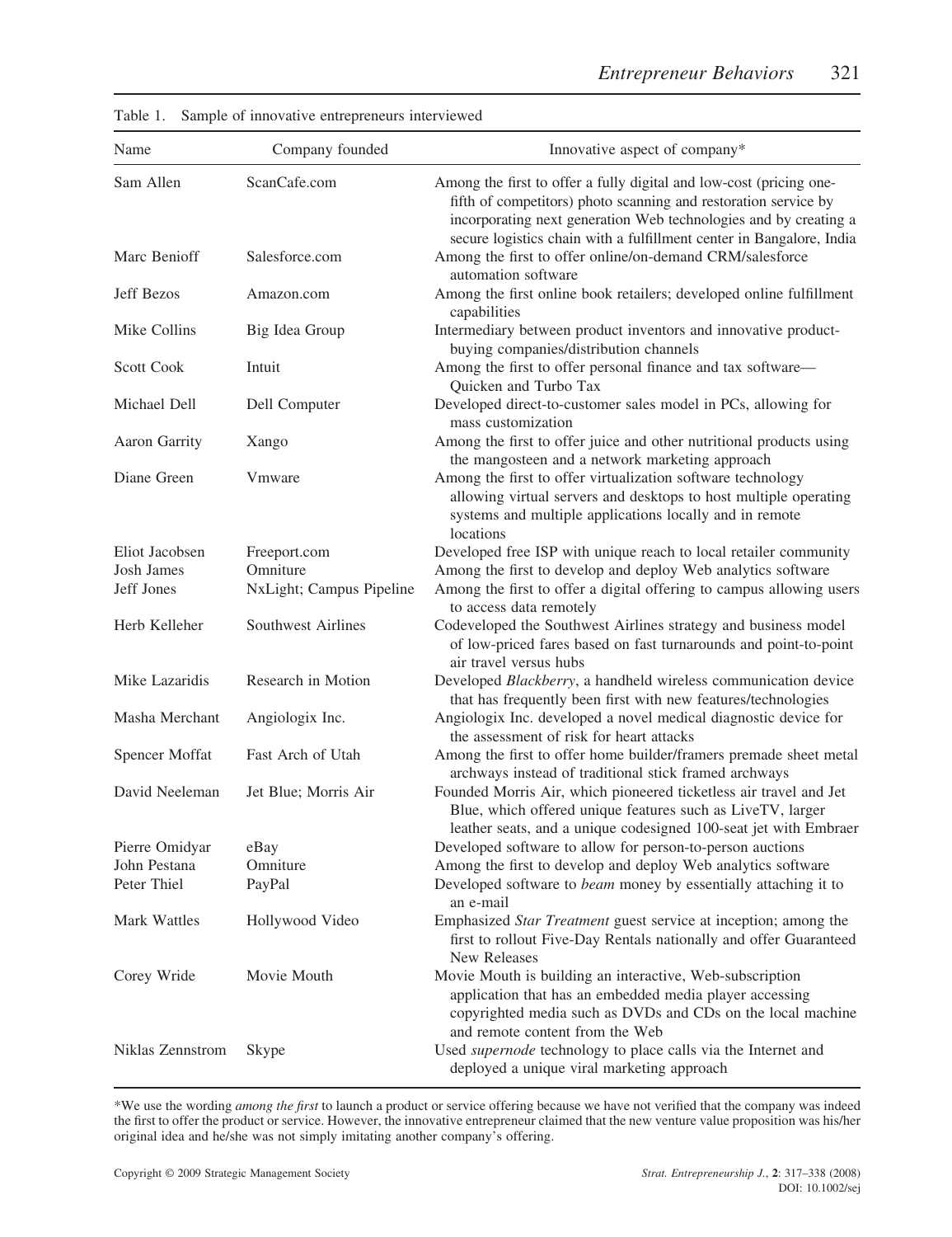viewed as successful. While this was a convenience sample, we consider it to be essentially a random sample because these executives came from all different types of industries and no criteria was used to screen senior executives.

# **Methods**

We conducted exploratory interviews, comparing the innovative entrepreneurs' and executives' responses to the following questions:

- 1) Tell us about the most valuable strategic insight/novel business idea that you've generated during your business career. Please describe the details of the idea. (For example, how was it novel and how did you come up with the idea?)
- 2) In your opinion, do you have any particular skills that are important to helping you generate novel business ideas? Do you think the skills you have that have enabled you to be creative/ innovative (start an innovative business) are just part of your genetic makeup? Or do you think much of this ability was learned?
- 3) Are there any techniques you use or habits you have developed to help you come up with innovative ideas?

The goal of our interviews with the innovative entrepreneurs was to understand as much about them as possible, including when and how they personally came up with the creative ideas on which new innovative businesses were built. To get an outside perspective, we also interviewed senior executives who were well acquainted with the innovative entrepreneur whenever possible. For example, we interviewed Dell CEO Kevin Rollins about Michael Dell and former eBay CEO Meg Whitman about eBay founder Pierre Omidyar. We also interviewed the founders of Skype (Niklas Zennstrom and Janus Friis) and PayPal (Peter Thiel), with whom Whitman became well acquainted when eBay acquired those companies. We augmented our -interviews with the high-profile entrepreneurs with a review of other interviews they had given or articles or books they had written.

As we conducted the interviews with innovative entrepreneurs and executives, we used the constant comparative method as described by Browning,

Beyer, and Shetler (1995: 121) to extract categories and themes from the interviews.

'As the research proceeds and new data are collected, they are constantly being compared to prior data in terms of categories and hypotheses. When new data vield new or inconsistent information, conceptual categories and the emerging theory are modified to take them into account. This process is repeated until theoretical saturation is reached: until no new categories are emerging and no new information inconsistent with the categories and tentative hypotheses is being generated' (Glaser and Strauss, 1967; Strauss and Corbin, 1990).

Through the interviews with both the innovative entrepreneurs and managers, we identified four behavioral patterns that seemed to be more pronounced in IEs than managers. Moreover, the behaviors were often direct antecedents to the innovative entrepreneur generating the novel business idea. In particular, innovative entrepreneurs were more likely to exhibit behavioral patterns that involved: (1) *questioning*, or their propensity to frequently ask questions, particularly those that challenge the status quo and ask *what if* about the future; (2) *observing*, or the extent to which they spend time intensely observing the world around them, paying attention to everyday experiences to find new ideas; (3) *experimenting*, or the frequency with which they experiment in and explore the world with a hypothesis-testing mindset: visiting new places, trying new things, seeking new information, and experimenting to learn new things, as experimenters constantly explore the world intellectually and experientially, holding convictions at bay, testing hypotheses along the way; and (4) *idea networking*, or the extent to which they actively find and test ideas with a network of individuals who are diverse in both background and perspective. Moreover, the innovative entrepreneur would often refer to one or more of these behavior patterns as an important habit or technique that was used to increase the probability of generating an innovative idea. Senior executives did not report engaging in these behavioral patterns to the same extent as the innovative entrepreneurs. Data collection was concluded when a level of saturation was reached (Glaser and Strauss, 1967; Burgelman, 1994). This study is subject to the general limitations of generalizability associated with field research, which are well documented (see Eisenhardt, 1989).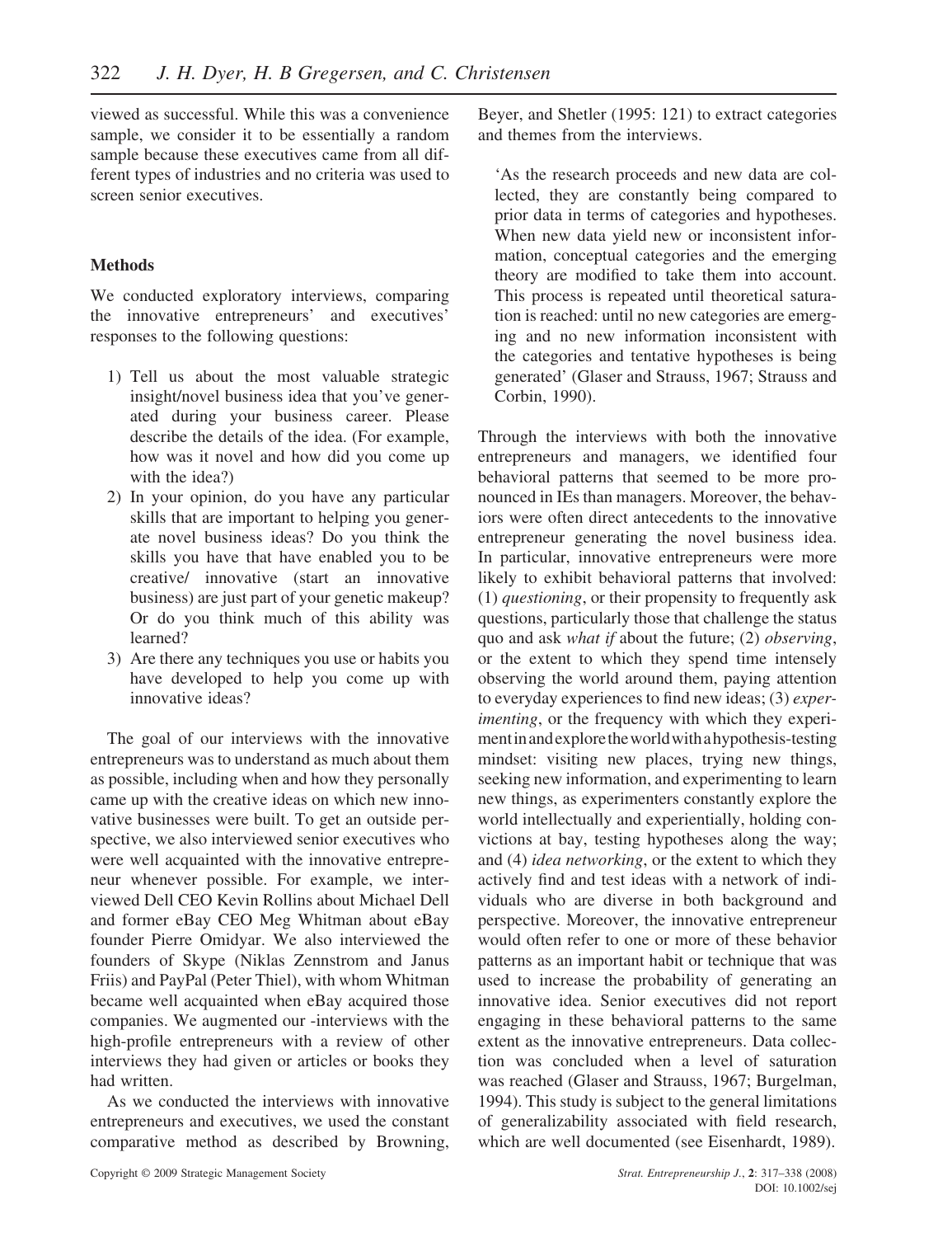In the sections that follow, we provide quotes from many of the innovative entrepreneurs we interviewed. Although the names of interviewees in this type of research are typically not disclosed, we have decided to disclose the names of all interviewees who are quoted because many of them are well known and we feel that most readers will find the source of the quote to be of interest.

# **INDUCTIVE STUDY: RESULTS**

When analyzing the data from the IE interviews, four consistent behaviors and two cognitive patterns emerged as relevant to acquisition of information that could potentially be used in the generation of novel ideas for new ventures. The four behaviors were questioning, observing, experimenting, and idea networking. The two cognitive patterns were associational thinking (or pattern recognition) and a desire to change the status quo.

## **Questioning**

Most IEs relied on questioning behavior as a key behavioral mechanism for acquiring information that led to a new venture idea. Of course, both managers and executives claimed they used questions in their work. However, IEs were more likely to ask questions that challenged the status quo, whereas the questions asked by managers were much more about understanding how to make existing processes (i.e., the status quo) work a little better. Meg Whitman, former CEO of eBay, has worked directly with a number of innovative entrepreneurs in our sample, including Pierre Omidyar (eBay founder), Niklas Zennstrom and Janus Friis (founders of Skype and Kazaa), and Peter Thiel and Elon Musk (founders of PayPal). When asked how these folks differ from typical executives Whitman said 'My experience is that they get a kick out of screwing up the status quo. They can't bear it. So they spend a tremendous amount of time thinking about how to change the world. And as they think and brainstorm, they like to ask i*f we did this, what would happen*?' During our interviews with executives, they less frequently mentioned asking *what if* questions and some claimed they were even careful to not openly ask questions that challenge their company's strategy or business model. As one executive stated, 'If I openly question our strategy or key initiatives this could create a crises of confidence within the company.

People don't like that kind of uncertainty and it can paralyze the organization.'

Most innovative entrepreneurs could identify specific questions they were asking at the time they recognized the new venture opportunity. For example, part of Michael Dell's initial opportunity recognition in the computer industry resulted from a single question asked with deep interest: 'I was a frustrated consumer, and I would open computers up, I'd take them apart; I knew what was inside them and would observe that \$600 worth of parts were sold for \$3,000. That didn't make any sense to me. *I really questioned why* it cost five times more to buy the darn thing than the parts cost.'

Such questioning also seemed to influence part of Dell's top management team dynamic as illustrated in this comment about Michael Dell's working dynamics with former CEO Kevin Rollins: 'Kevin gave me a toy bulldozer driven by a little girl with a huge smile on her face. Sometimes I'll get really excited about an idea and I'll just start driving it. Kevin put the bulldozer on my desk, and it's a signal to me to say *wait a second, I need to push it a little more and think through it for some others and kind of slow down on this great idea that I'm working on*.' I gave Kevin a Curious George stuffed animal. *The Curious George is for Kevin to ask questions, to be a little more inquisitive.* We don't use them that much, but they're subtle little jokes between us.'

Finally, not only did Dell describe his attempts to prod his CEO counterpart into more questioning, but he also shared how he worked to extend questioning behavior beyond the TMT: 'If I had a favorite question to ask, everyone would anticipate it, which wouldn't make it very good. Instead, *I like to ask people things that they don't think that I'm going to ask them.* This is a little cruel, but I kind of *delight in coming up with questions that nobody has the answer to quite yet*. But it challenges them and they have to go back and think about it.'

Other innovative entrepreneurs also viewed questioning (either implicitly or explicitly) as central to their capacity for innovative idea generation. For example, Jeff Jones (founder Campus Pipeline, NxLight) made the observation that 'I think there's a certain personality type that just keeps asking *why*. Like my two-year-old son, they ask *why, why, why?* They don't stop. Once you discover that asking *why* in a different way and not being content with what the answer is, it's interesting what happens. You just have to go a little bit deeper asking questions one or two more times in a different way.'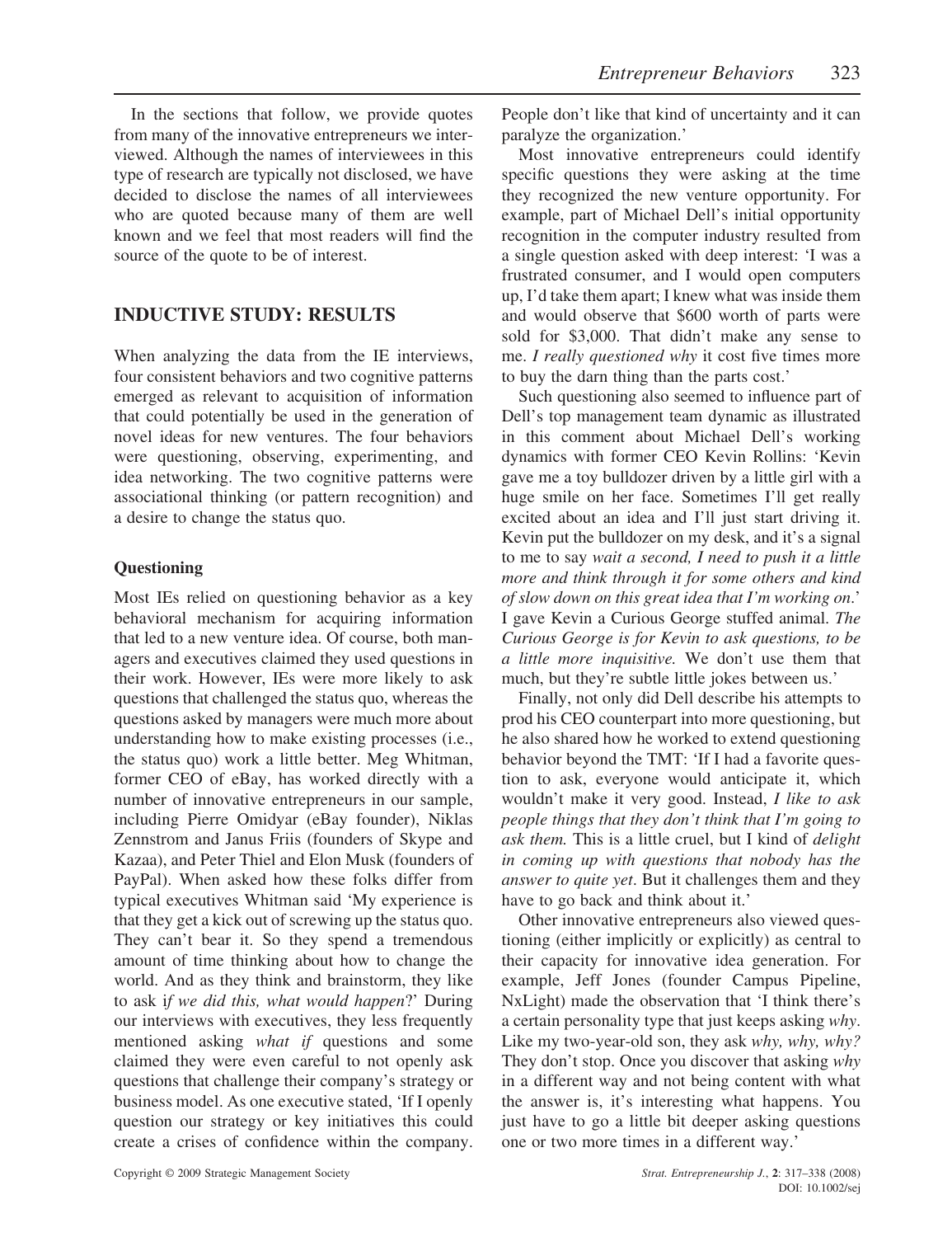Pierre Omidyar (eBay founder) also framed questioning as a mechanism for generating counterintuitive responses:

'When addressing a new problem where there's sort of conventional wisdom or consensus around a particular thing, I will often test out the opposite. I'm always the devil's advocate in the room. You know, *Well what if it really didn't work this way? Or what if we really did do the opposite of this? What would happen?* I have been this way since I was a kid. I've always been the devil's advocate, slightly argumentative. My learning process has always been around disagreeing with what I'm being told and *taking the opposite position and pushing and asking questions,* and pushing others to really justify themselves. I remember it was frustrating, very frustrating, for the other kids when you do this.'

Mark Wattles (Hollywood Entertainment) also said he relies heavily on questioning:

'In my company, I try to get everybody to ask *why*. It's easier to do it with young people than for somebody who's a seasoned vet in business. You take some of these executives who have been doing the same thing for 20 years and, yes they're valuable, but they don't tend to come up with anything new. You know why? Because they stop using their minds because they've moved into this execution mode which is a necessity to make a company work, but they stop really thinking. Young people though don't yet know what to do and it forces them to think. I tell them *when you come to an organization, just ask why. Now you need to understand the appropriate places to ask why because you can't be wasting a bunch of people's time, but don't accept anything at face value. Just ask yourself why and try to figure it out. It's the what ifs and whys that make all the difference.'*

In the same way, Herb Kelleher (Southwest) suggested the potential power of soliciting challenging questions from subordinates. 'I just watch, I listen. And I want them to ask me questions. I want them to ask me tough questions. I want them to ask me their toughest questions.'

Overall, compared to executives, IEs in this study asked more questions that were targeted at surfacing underlying assumptions (individual, team,

organizational, and societal) as well as directly challenging the status quo. As Xango founder Aaron Garrity observed, 'I am questioning, always questioning, with a revolutionary mindset.' For IEs these questions appeared to increase their capacity to see or initiate new ventures.

*Proposition 1: Compared to managers in large organizations, innovative entrepreneurs more frequently ask questions, particularly those that challenge the status quo.*

## **Observing**

A second behavioral pattern that emerged from our interviews was intense observation in novel situations as well as ordinary encounters. Such observations often engaged multiple senses and were frequently associated with the existence of compelling questions. Mike Collins (founder and CEO of Big Idea Group) explained that 'the most successful inventors have incredible observation skills. It isn't just a one day *aha* day. It happens all of the time. They are observing the world around them and asking questions all the time. It's part of who they are. For other people, it is an untapped skill.' Our interviews seemed to bear out the persistency of this pattern.

To illustrate, Howard Shultz kept his eyes and ears open to hit on the idea for Starbucks by observing the characteristics of espresso bars in Italy. During a trip to Milan, Italy, to attend an international housewares trade show, Schultz decided to walk to the trade show, which was 15 minutes from his hotel. Just as he started off, he noticed a little espresso bar. He ducked inside to look around. After drinking an espresso, he continued on and a block later he saw another espresso bar. This one was even more crowded. Schultz noticed that the gray-haired man behind the counter greeted each customer by name. He and his customers were laughing, talking, and enjoying the moment. He could tell that the customers were regulars and that the espresso bar 'offered comfort, community, and a sense of extended family.' That afternoon, after his trade show meetings, Schultz noted that

'I set off again, walking the streets of Milan to observe more espresso bars . . . As I watched, I had a revelation: Starbucks had missed the point—completely missed it. *This is so powerful*, I thought. *This is the link*. What we had to do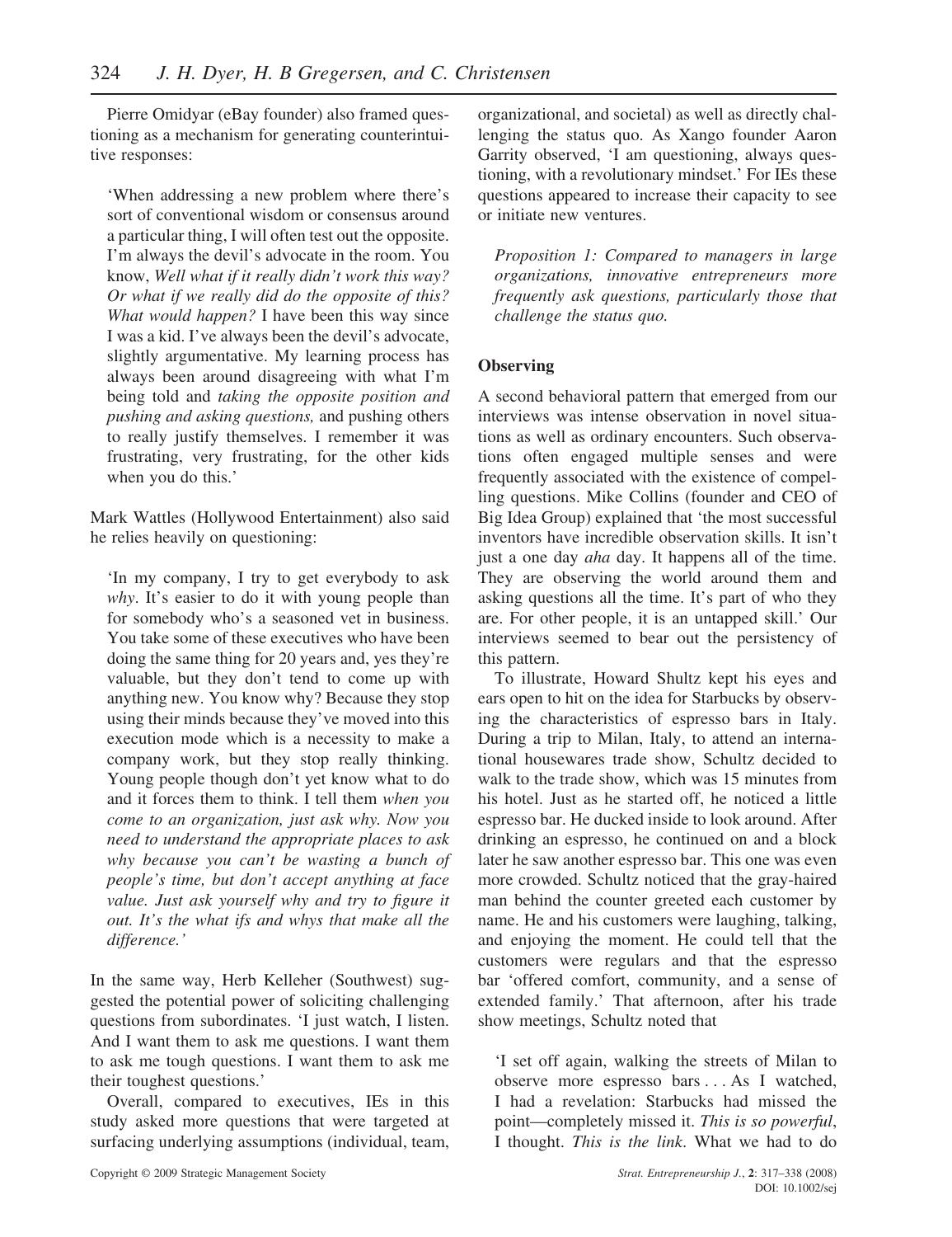was unlock the romance and mystery of coffee, firsthand, in coffee bars. It was like an epiphany. It seemed so obvious. Starbucks sold great coffee beans, but we didn't serve coffee by the cup. If we could recreate in America the authentic Italian coffee bar culture, it might resonate with other Americans the way it did with me. Starbucks could be a great experience, and not just a great retail store. I stayed in Milan about a week. I continued my walks through the city, getting lost every day. One morning I took a train ride to Verona. Its coffee bars were much like Milan's, and in one, I mimicked someone and ordered a *caffe latte*, my first taste of that drink . . . Of all the coffee experts I had met, none had ever mentioned this drink. *No one in America knows about this*, I thought. *I've got to take it back with me*.' (Shultz and Yang, 1997: 51).

Most IEs shared how they regularly engaged in observing behavior, which often triggered new ideas.

Similarly, Scott Cook (founder and CEO of Intuit) founded the company based on a simple observation of his own family at home. He revealed:

'I came up with the idea for the software by watching my wife work and hearing her complain. She's very good at accounting. She's got a good mind for math and is quite organized. So she does the bills for us. But she was complaining about it. It was a waste of time and bookkeeping was a hassle. So it was that observation and then combining that with two other things—an understanding of what personal computers could do well and not do well—that started Intuit . . . Often the surprises that lead to new business ideas come from watching other people work and live their normal life. You see something and ask *why do they do that? Well that doesn't make sense. I never expected that.*'

Interestingly, Cook had relied on these observational skills much earlier in his career:

'One of the concepts that I brought into Intuit came by observing what Apple was doing. I got a buddy of mine who worked at Apple to show me the Apple Lisa before its launch. I was so struck by the insights from seeing the Apple Lisa. It wasn't trying to do financial software at all, but the concepts behind that user interface. I can remember leaving the Apple headquarters in Cupertino and driving to the nearest restaurant so I could just sit down with a pad of paper and write out the various insights that I'd observed from watching the concept of the graphical user interface, the concept of making the items that you work with on screen look and work just like their real world counterparts.'

Further, some IEs explained how they saw the importance of replicating their own observational skills more broadly within their organizations. Cook put it simply: '*Basic observation is the big game changer in our company*. Some paradigm shifts are, I find, better initiated by watching customers or watching things happen in the marketplace, as opposed to talking to other experts. But surprises [from observation] are typically lost because our minds try to conform what we see to fit our preexisting beliefs. It's particularly true in organizations where sociologically the organization tries to conform things to fit the organizations view and we tend to lose those surprises. So one thing that I teach is when people go out and watch people work, then come back and ask just one question—*What's different than you expected?*—that often generates surprising responses,'

Beyond these examples, the interview data consistently revealed that IEs actively observe the world around them, listening, seeing, etc. In fact, Bezos (Amazon) revealed that 'I take pictures of really bad innovations, of which there are a number' as part of his approach to seeing the world in different ways through observation.

*Proposition 2: Compared to managers in large organizations, innovative entrepreneurs more frequently engage in active observation, primarily of consumers and end users.*

## **Experimenting**

The innovative entrepreneurs in this study frequently engaged in some form of active experimentation to generate novel information. Such experimentation ranged from mental explorations (e.g., Omidyar, eBay), to physical explorations (e.g., Schultz, Starbucks), to tinkering with things as children and adults (e.g., Jobs, Apple; Lazardis, RIM; Bezos, Amazon). Benioff (founder Salesforce.com) described the experimentation side of this behavior quite simply with his self-proclaimed identity that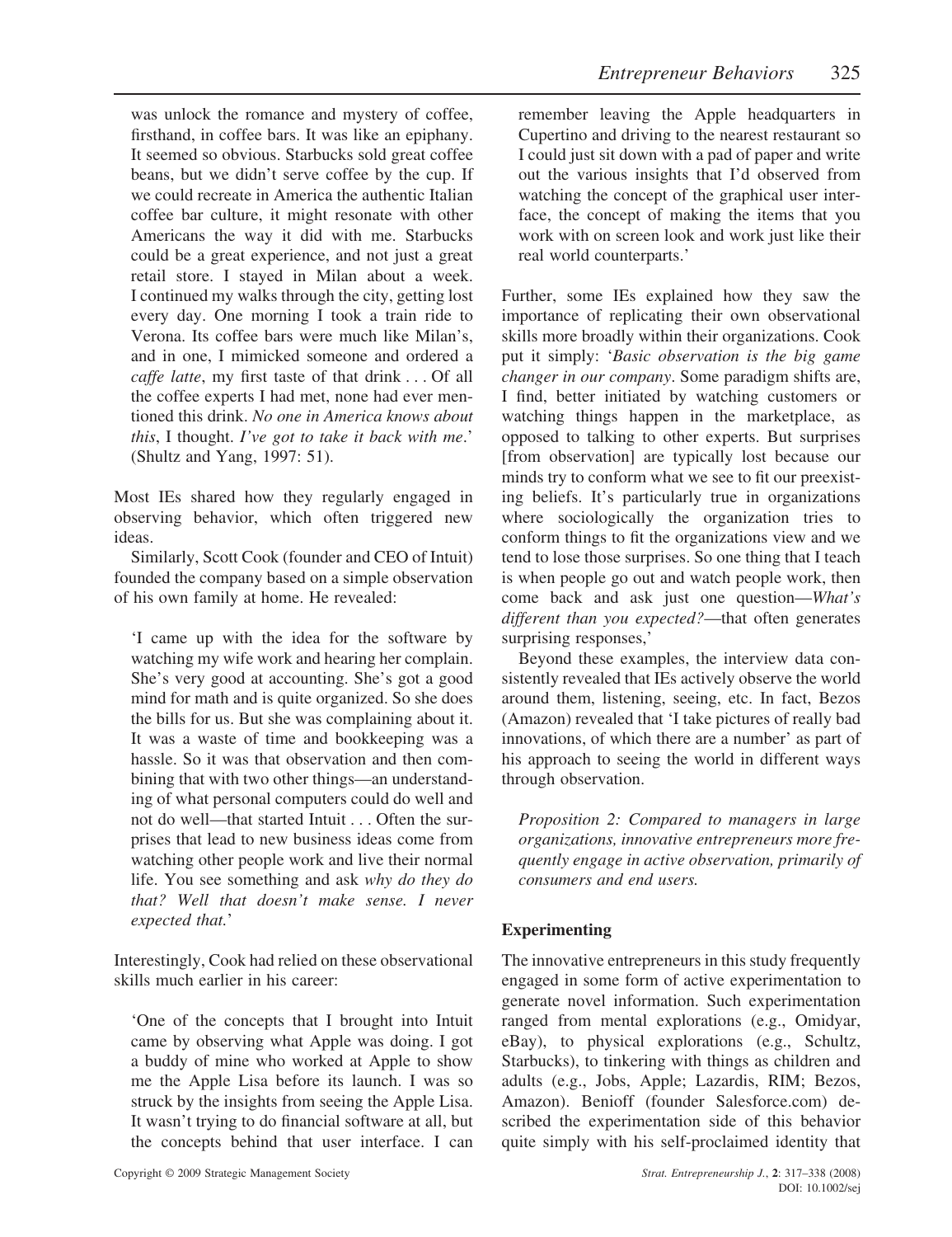'I am a tinkerer.' Others were the same, either with their hands or minds. They all had in common a hypothesis testing mindset to approaching their explorations and experiments.

Some IEs approached experimentation from an intellectual foundation. Omidyar represents this category of experimentation well by saying '... intellectual exploration is something that I frequently do and so I think probably my nature is a little bit more introverted and I have a *tendency to sort of be in my own laboratory*. But if within my own laboratory I can be exposed to really different points of view, different types of thinking either by research, reading, or by asking the point of view of people I run into at conferences or meetings or even on the street, that's something that I do.' He actively explores intellectual terrain in search of new information that he can explore and experiment with intellectually.

In contrast to Omidyar's intellectual exploration and experimentation, a significant proportion of interviewees were likely to engage in more tangible experimentation—even as young children. Bezos (Amazon) admitted that he turned his family garage into his own little laboratory, and his mother claims he tried to take his crib apart when he was three years old. Lazardis (RIM) and others were similar to Bezos in that they grew up experimenting by taking things apart. Lazridis described how in his electronics lab in high school he built his own computer and described how he and his friends spent additional time 'writing our own operating systems, writing our own graphics environments, and building everything from scratch . . . I hung out with others who liked to build things and explore interesting ideas. And I was also, in a quirky way, very involved in physics. I was exploring the theory of relativity with friends of mine when we were in high school together.' Jobs (Apple) does the same today as he attempts to figure out how things work and how to make them work better. For example, he obtained one of the first Sony Walkmans to be produced and immediately took it apart to figure out how it worked and how it could work better. Dell did the same with his first computer.

Pushing tinkering to a different level, many IEs, like Wattles (Hollywood Video), actively engaged themselves and others in experimentation. Wattles said 'I do tons of experimenting . . . I just have no fear of trying things. Just go try them. When you have 1,800 stores, maybe you'll ruin a store. That could be the worst that could happen to you.

I wouldn't want that to happen. But you're not going to ruin a company, so we're gonna try stuff.'

Most IEs were conscious of their own tendency to experiment frequently, and they were equally adamant about enlisting others to do the same in their organizations. Cook (Intuit) explained:

'The two companies I learned the most from are Procter & Gamble and Toyota, and both have *experimentation cultures*. Toyota enables huge numbers of experiments done throughout the organization at all levels. And I think you see in some young Web businesses, the ability to do lots of experiments and try a bunch of things as the business is trying to get things to click. I think our culture opens us to scientific experimentation, not just random attempts. To harvesting the learning and allowing lots of failures. They know that a bunch of them will fail. But it's okay as long as we're learning, because I think it is an important theme that separates an innovation culture from a normal corporate culture. And particularly when the experiments can be done by young people without getting approvals. Or if there's an approval involved, it's just one layer; it's just their boss.'

Other IEs were not only more likely to experiment, but they were also more likely than typical executives to take a similar experimental approach organizationally. Bezos (Amazon) explained that 'if you're trying to build a better customer-facing experience, you need to know what consumers think about your invention and so the thing that we've tried to do as a company, to keep Amazon innovative, is we're constantly trying to figure out what the lowest cost of experiments is. Because we want to be able to do as many experiments as we can every time. If we can get processes decentralized to do a lot of experiments without it being very costly, then you'll get a lot more innovation. If you can do a 100 experiments a year, you'll get a tenth as much innovation as you would get if you could do 1,000 experiments in a year.'

Bezos continued:

'We've got a lot of people here at Amazon with a combination of stubbornness and flexibility. And even though those two things seem at odds with one another, I don't think they are because I think there are stubborn visions that are flexible on the details. And when I see that in somebody, when they just won't give up on their vision, they're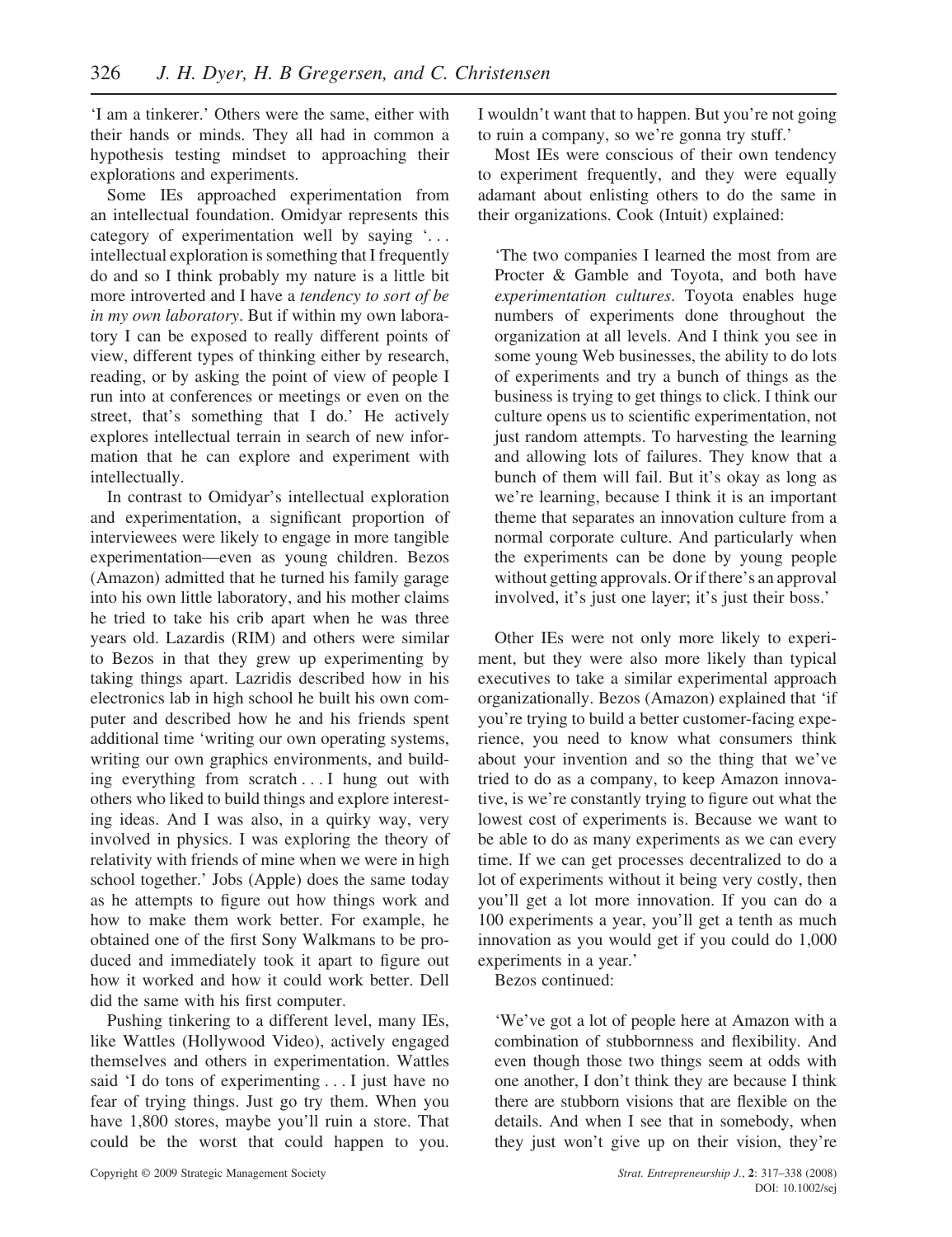relentless on their vision but they're very, very flexible on the details. Flexible of mind. I mean, *they'll try one approach and if it doesn't work, they'll circle back around and try another*.'

Whitman, former CEO of eBay, claimed that experimenting behavior was one of the things that distinguished the innovative entrepreneurs she worked with. She said that 'they really love to tinker and experiment. I'd say that is one of the attributes that is common to all of these folks.'

In contrast, some executives expressed a reluctance to do too much experimenting because experiments were viewed as costly and inefficient, or perhaps they were beyond the scope of the company's business model. One executive said that 'we will do experiments as long as they fit within the current business model. But I don't want to try new things that take us away from our business model.'

*Proposition 3: Compared to managers in large organizations, innovative entrepreneurs more frequently experiment and explore, particularly doing so with a hypothesis testing mindset.*

# **Idea Networking**

Interviews with innovative entrepreneurs revealed that building and maintaining diverse social networks was another behavioral skill they engaged in more frequently than typical executives. It's not that executives didn't also network, but executives were more likely to network to further their careers, to *sell* what they or their current company had to offer, or to build friendships with people who possessed desired resources. IEs were less likely to use networks primarily for friendships or career progression; rather, they were actively creating networks of people with diverse ideas and perspectives that they could tap into for new ideas and insights. Scott Cook (Intuit) shared that 'the majority of my ideas come from networking.'

Putting idea networks into regular practice, Eliot Jacobsen (Freeport.com) made the observation that 'one of the things I try to do on a regular basis is meet and talk to new people to get their perspective on different issues. I tend to do this during mealtime. Each week, I try to schedule breakfast, lunch, or dinner with someone I've never met before. I also frequently meet with people I know who are creative and who I've found are helpful in offering a different perspective. Networking is important to my success

in coming up with new business ideas, and mealtime is for networking.'

Though Omidyar tends to rely on thought experiments for many of his insights, idea networking also surfaced on his behavioral patterns as key to information acquisition:

'Most of my new ideas really come from what I would call a synthesis of outside inputs. So rather than saying *I want to figure out what to do in philanthropy. So who should I go talk to? Let me get a list of philanthropy experts and talk to them*. Instead, what I try to do is just be exposed to some different styles of thinking. I really look for insights from unexpected—usually nonexpert directions. I value ideas from unusual places; the cliché would be rather than talking to the CEO I would want to talk to someone in the mailroom, something like that. But really looking for people that have diverse backgrounds, diverse ways of thinking about things, and getting input from these different directions just in a very open-ended way, not in a directed way like, *hey I'm trying to fi gure some new, innovative idea for philanthropy, what should I do?* Just in a very open-ended way. And then I think what my brain does is kind of synthesizes all of that, and at the end of the day I'll have some sort of an insight that will pop up and I can't tell you where it came from necessarily.'

For Omidyar and other IEs, idea networks served a similar purpose in generating a diverse set of inputs for potential problem solving or opportunity recognition.

Most innovative entrepreneurs interviewed in this study had an identifiable network of people with diverse experiences and perspectives to challenge the IEs' viewpoints. These networks typically crossed industry and geographical boundaries, as well as generational ones. For example, Ingvar Kamprad (founder IKEA) regularly met with teenagers, even in his 70s and 80s, to get different perspectives on potential innovation at IKEA. IEs seem to realize that ideas and ways of viewing the world are more similar within social groups (e.g., within the same family, business function, organization, industry, etc.) than they are across groups. So they make a conscious effort to bridge a *structural hole* to talk to people from different social networks essentially building a bridge from their network into a network of people that differs in background,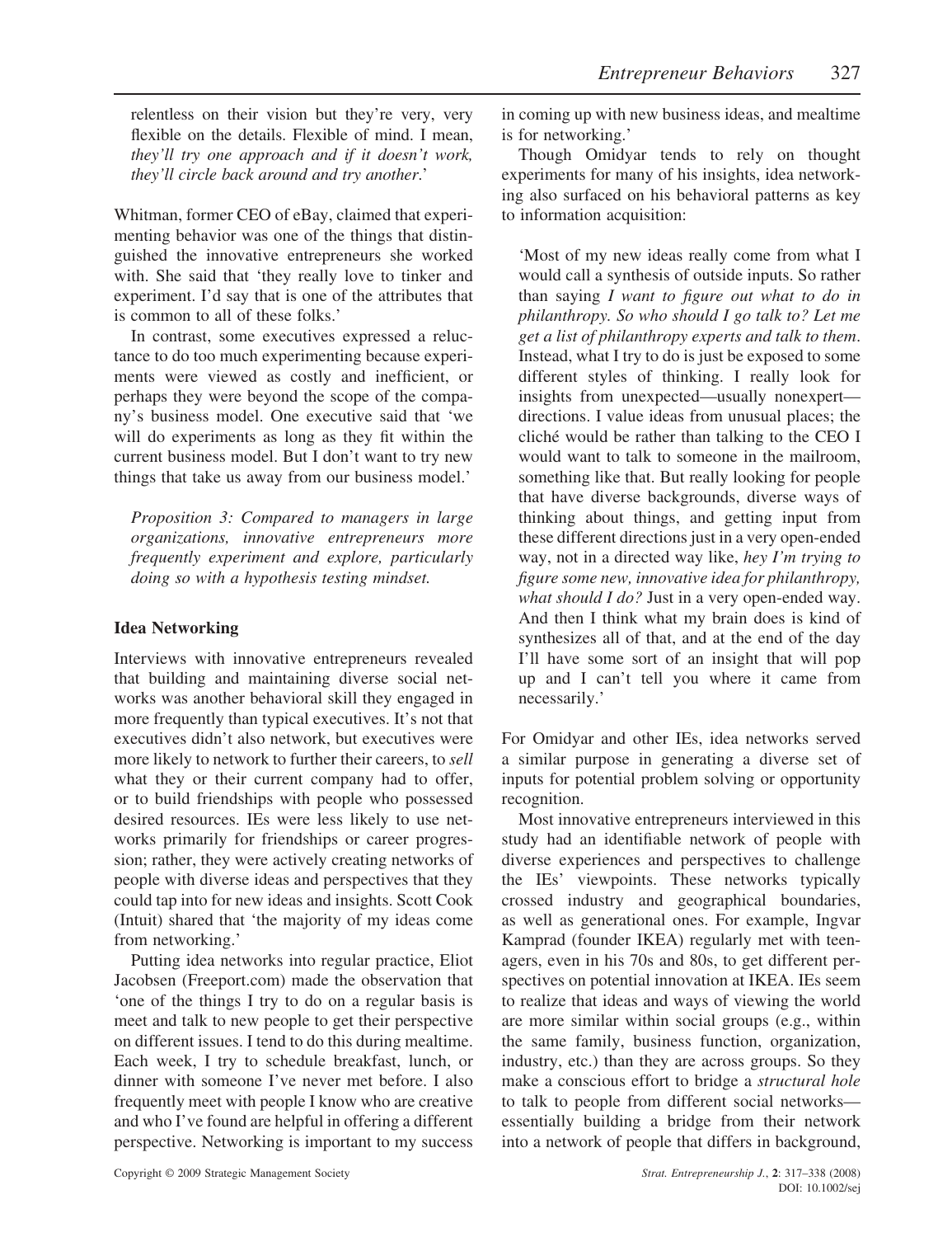education, experience, etc. (Burt, 1992; Rodan and Galunic, 2004). This seems to help them acquire early access to diverse, often contradictory, information and interpretations, which gives them an advantage in seeing and developing novel ideas.

*Proposition 4: Compared to managers in large organizations, innovative entrepreneurs spend more time talking with a network of individuals who are diverse in both background and perspective.*

## **Associational thinking/pattern recognition**

We also found that diverse new information and ideas—which come through questioning, experimenting, observing, and networking behaviors were often the catalyst for associational thinking/ pattern recognition.<sup>2</sup> The more new diverse knowledge acquired through these four *discovery* behaviors, the more naturally and consistently associational thinking occurs as the brain attempts to understand, recategorize, and store new knowledge.

As previously described in the theory section, associational thinking is a cognitive skill that helps one make connections across seemingly unrelated questions, problems, disciplines, fields, or ideas. Mike Lazaridis (RIM) was successful at connecting computer technology with wireless handheld devices to create the Blackberry. He recognized the importance of *cross disciplinary* thinking and described his first experience with it.

'When I was in high school, we had an advanced honors program and we had a shop program. And there was this great divide between the two departments, and I was in both. And I became, inadvertently, the ambassador between the two disciplines, and saw how the mathematics we were learning in shop was actually more advanced than some of the mathematics we were learning in advanced math because we're using trigonometry, we're using imaginary numbers, we're using algebra, and even calculus in very real, tangible ways. So I was then tasked with bridging the gap and showing how math is used in electronics and how electronics is used in math.'

Lazaridis noted that [a teacher] alerted him to the link between computers and wireless by telling him '. . . don't get too distracted with computer technology because the person that puts wireless and computers together is really coming up with something special.'

Similarly, Pierre Omidyar (eBay) noted that *connecting ideas* was an important skill, and he gave a recent example of associational thinking:

'I recently spoke with some consultants about the food distribution problem of how to quickly get produce from the farm to consumers before it spoils. The first question I asked, which may turn out to be an incredibly stupid question but I was happy to ask it was, 'What about the Post Office? Doesn't the Post Office go to everybody's house six times a week? Why don't we just mail the head of lettuce?' You know, it's probably an incredibly stupid idea and there are probably a dozen reasons why it won't work, but it's an example of how *I put two things together that haven't been put together before*. The Post Office is an organization that visits every household six times a week! Do you know any other organization that does that? So using those assets in novel ways might be interesting.'

Steve Jobs (founder and CEO Apple) appears to be strong at associational thinking and recognizes its importance to creativity. For example, he connected calligraphy to computers, based on his college experience:

'Reed College at that time offered perhaps the best calligraphy instruction in the country. Throughout the campus every poster, every label on every drawer, was beautifully hand calligraphed. Because I had dropped out and didn't have to take the normal classes, I decided to take a calligraphy class to learn how to do this. I learned about serif and san serif typefaces, about varying the amount of space between different letter combinations, about what makes great typography great. It was beautiful, historical,

<sup>2</sup>We prefer the term *associational thinking* (Howard-Jones and Murray, 2003; Mednick, 1962; Mednick, Mednick, and Jung, 1964; Mendelsohn and Griswold; 1964; Milgram and Rabkin, 1980) to *pattern recognition* because the latter term seems to suggest that there is an identifiable *pattern* IEs recognize. As they described how they discovered or recognized ideas for innovative new ventures, it seemed to us that while they connected disparate ideas together, they often did not necessarily recognize a pattern, or even recognize that it would be a viable business opportunity. They often discovered that things fit together through trial and error and adaptation.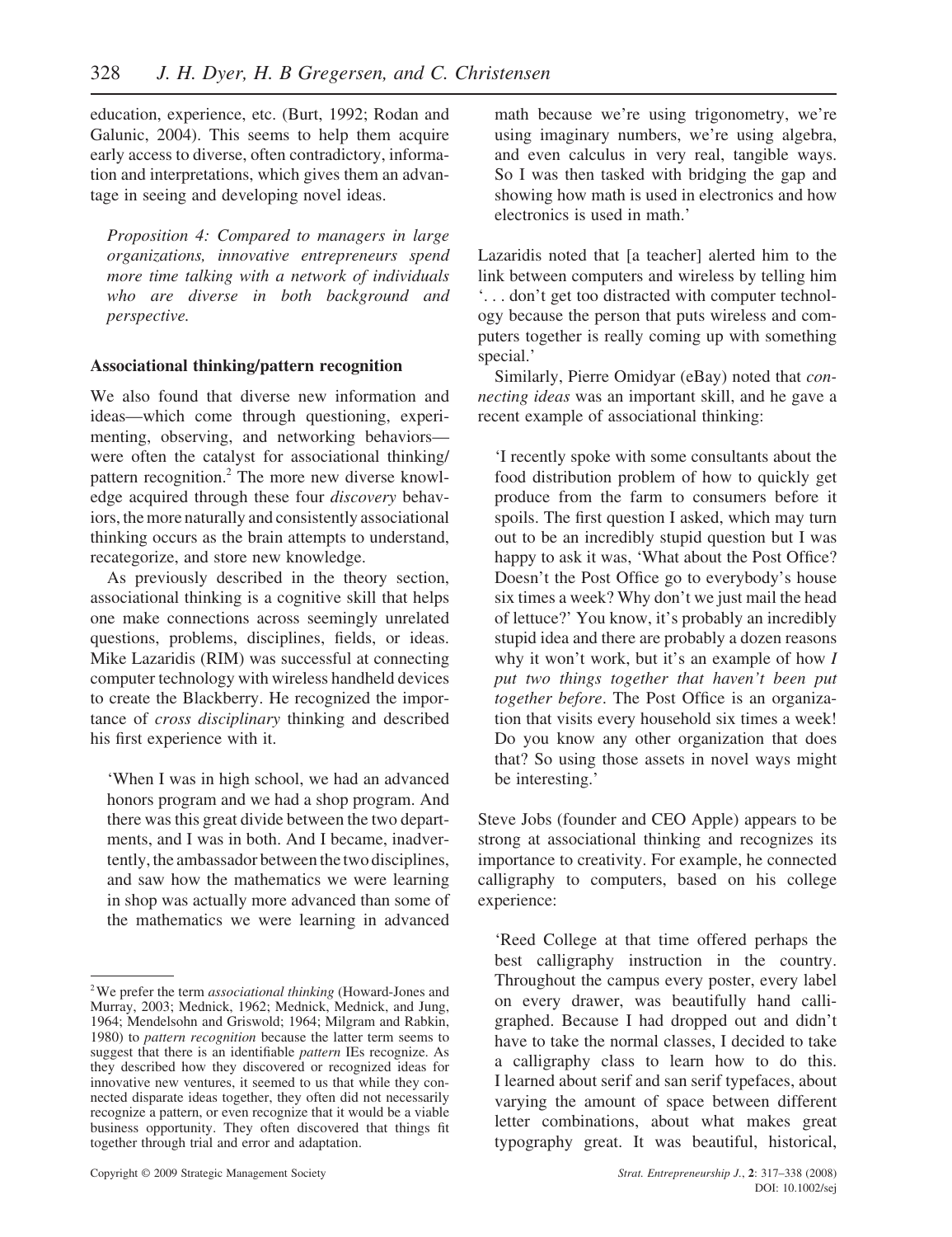artistically subtle in a way that science can't capture, and I found it fascinating. None of this had even a hope of any practical application in my life. But 10 years later, when we were designing the first Macintosh computer, it all came back to me. And we designed it all into the Mac. It was the first computer with beautiful typography. If I had never dropped in on that single course in college, the Mac would have never had multiple typefaces or proportionally spaced fonts. And since Windows just copied the Mac, it's likely that no personal computer would have them.' (Stanford University, 2005)

Jobs did the same by looking at Cuisinart food processors to get insights into the plastic case properties that might work for the first Mac, and he later examined Mercedes Benz cars in the corporate parking lot to gain perspective on a different product design challenge that was ultimately resolved by associating car parts with computer parts.

One of the innovative entrepreneurs tried to explain the process based on his experience. Zennstrom (founder of Skype) said: 'You have to think laterally. You know, seeing and combining certain things going on at the same time and understanding how seemingly unrelated things could have something to do with each other. You need the ability to grasp different things going on at the same time and then to bring them together. For example, I can look at the bigger picture and also have a very good feel for the details. So I can go between high-level things to really, really small details. The movement often makes for new associations.'

*Proposition 5: Compared to managers in large organizations, innovative entrepreneurs more frequently engage in associational thinking (pattern recognition) which is triggered by their behavioral patterns of frequently questioning, observing, experimenting, and idea networking.*

## **Desire to change the status quo: less susceptible to the status quo bias**

Finally, the innovative entrepreneurs in our study more frequently expressed a desire to *change the world* or *do something that has never been done before* As previously mentioned, Meg Whitman, former CEO of eBay, claimed that the IEs she has worked with 'get a kick out of screwing up the status quo. . . . So they spend a tremendous amount of time

thinking about how to change the world.' This observation was supported by Skype cofounder Niklas Zennstrom, who remarked that 'I thrive on changing the status quo; that's what motivates me. I definitely want to change the world. And I think this is very important where sometimes people think of *disruptive* and *destructive* being the same thing. But to me, this is about making the world a better place.' In similar fashion, Jeff Bezos (Amazon.com) said that one of his goals in starting Amazon.com was to 'make history,' while Steve Jobs (Apple) claimed that 'I want to put a ding in the universe.'

An emergent theme from the interviews was that these entrepreneurs were not satisfied to simply start financially successful new businesses. Offering something new to the market was an important part of the allure of starting a new business. As Jeff Jones, founder of Campus Pipeline and NxLight observed, 'I've had numerous opportunities to start new businesses, but haven't followed up on some of them because they didn't offer something new to the market. I want to do something new, not offer something that is already out there.' The desire to *change the world* was far less frequently mentioned by executives as a motivator for their actions and behaviors. They more frequently expressed the sentiment that they were highly motivated to see their business succeed financially.

Given the frequency with which innovative entrepreneurs indicated a desire to *change the world* relative to executives, we believe that they are less susceptible to a cognitive bias referred to as the *status quo bias*. The status quo bias has been defined as the tendency of individuals to prefer an existing state of affairs—to prefer what they have chosen before (the current state) or even what someone else has chosen for them. A variety of prior experimental and field studies offer evidence that most individuals are subject to the status quo bias (Porter and McIntyre, 1984; Samuelson and Zeckhauser, 1988; Roca et al., 2005; Burmeister and Schade, 2006). The innovative entrepreneurs in our study seemed to engage in the information-seeking behaviors described above with a *cognitive bias against the status quo*. They seemed to be actively engaged in information search with the purpose of changing the current state of affairs. As Xango founder Aaron Garrity put it, 'If you were to characterize me as an individual, I would say I am a revolutionary. My law is different . . . you tell me the way it is and I'm going to say *to heck with you all, I'm going to do it this way*.' While prior research has shown that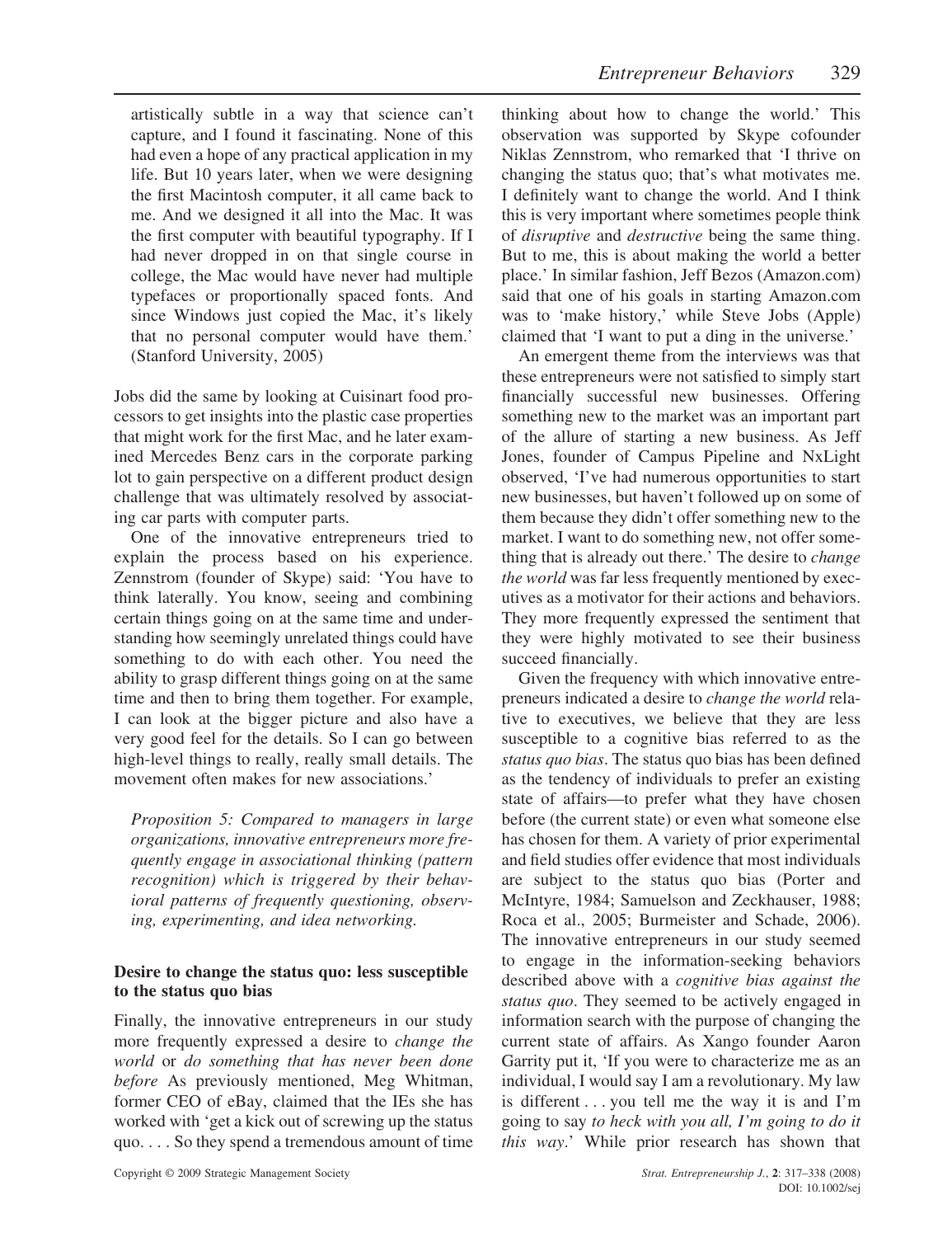entrepreneurs are prone to cognitive biases—notably the overconfidence and representativeness biases (Busenitz and Barney, 1997; Parlich and Bagby, 1995)—little work has been done to examine the status quo bias among (innovative) entrepreneurs. One unpublished study found that a sample of German entrepreneurs was less prone to the status quo than a sample of German bankers, but no different than a sample of college students (Burmeister and Schade, 2006). Another study somewhat related to challenging the status quo bias found that innovative Canadian law firm founders were more likely to challenge the ethicality of prevailing legal practices than imitative firm founders (Cliff *et al.*, 2006). We believe that additional research in this area would demonstrate that innovative entrepreneurs are less susceptible to the status quo bias.

*Proposition 6: Compared to managers in large organizations, innovative entrepreneurs are less susceptible to the status quo bias and more likely to be motivated to change the world.*

## **QUANTITATIVE STUDY: COMPARING BEHAVIORS OF INNOVATIVE ENTREPRENEURS AND EXECUTIVES**

Our inductive study allowed us to develop some theoretical propositions regarding the relationship between IE behaviors and opportunity recognition. We then developed measures of those behaviors to shed additional light through a large sample quantitative study about whether IEs are more prone to the behaviors identified in the inductive study.

## **Sample**

During a two-year period from 2007–08, we invited 512 managers and executives to take our survey. These respondents were participating in executive programs and executive MBA programs at three business schools—one in the eastern United States, one in the western United States, and one in Europe. After eliminating surveys with incomplete data, we had 382 respondents. Among the 382 respondents, 72 individuals had started a total of 137 innovative business ventures based upon positive responses to 'How many new businesses (e.g., not franchises or a business where identical or close product substitutes were already on the market) have you started or cofounded as an entrepreneur based on *your own,* 

Copyright © 2009 Strategic Management Society *Strat. Entrepreneurship J.*, **2**: 317–338 (2008)

*original (novel, unique) idea*?' Seventy-two percent of these innovative business ventures were identified as financially successful  $(n = 99)$ , meaning they achieved sales of greater than \$1 million and a return on invested capital of greater than 10 percent. *Thus, 28 percent of the innovative business ventures started were not successful based on our study criteria. This suggests that we were not sampling on successful innovative business ventures only.*

#### **Measures**

During our inductive study, we developed survey measures we wanted to test in a large sample study of innovative entrepreneurs and managers in large organizations. Based on the four behavioral patterns that emerged from the interviews, we developed a set of survey items to operationalize the constructs (e.g., behavioral patterns) that seemed to distinguish the innovative entrepreneurs from executives (see Appendix). The survey items attempted to measure specific behavioral patterns: questioning (six items), observing (four items), experimenting (five items), and idea networking (four items). Response options ranged from 1 or *strongly disagree* to 7 or *strongly agree*. We also used four social desirability survey items to identify and exclude (if necessary) respondents who were prone to provide extreme levels of socially desirable responses on the survey. Analysis indicated that such socially desirable responses did not appear problematic or systematic in this sample.

#### **Methods**

Initially, we conducted an exploratory factor analysis (EFA) to uncover the underlying factor structure of the 19 items attempting to measure innovative behaviors. As shown in Table 2, the rotated factor matrix produced a four-factor solution. There was only one potentially problematic cross-loading across factors in this exploratory analysis (indicated by a cross-loading greater than 0.40). The item 'I often ask questions that challenge the status quo' exhibited a loading of 0.52 on the main factor, as well as 0.42 on the experimenting factor. As this cross-loading did not appear seriously problematic, the item was retained in the questioning scale. Table 2 also indicates that the alpha reliabilities for these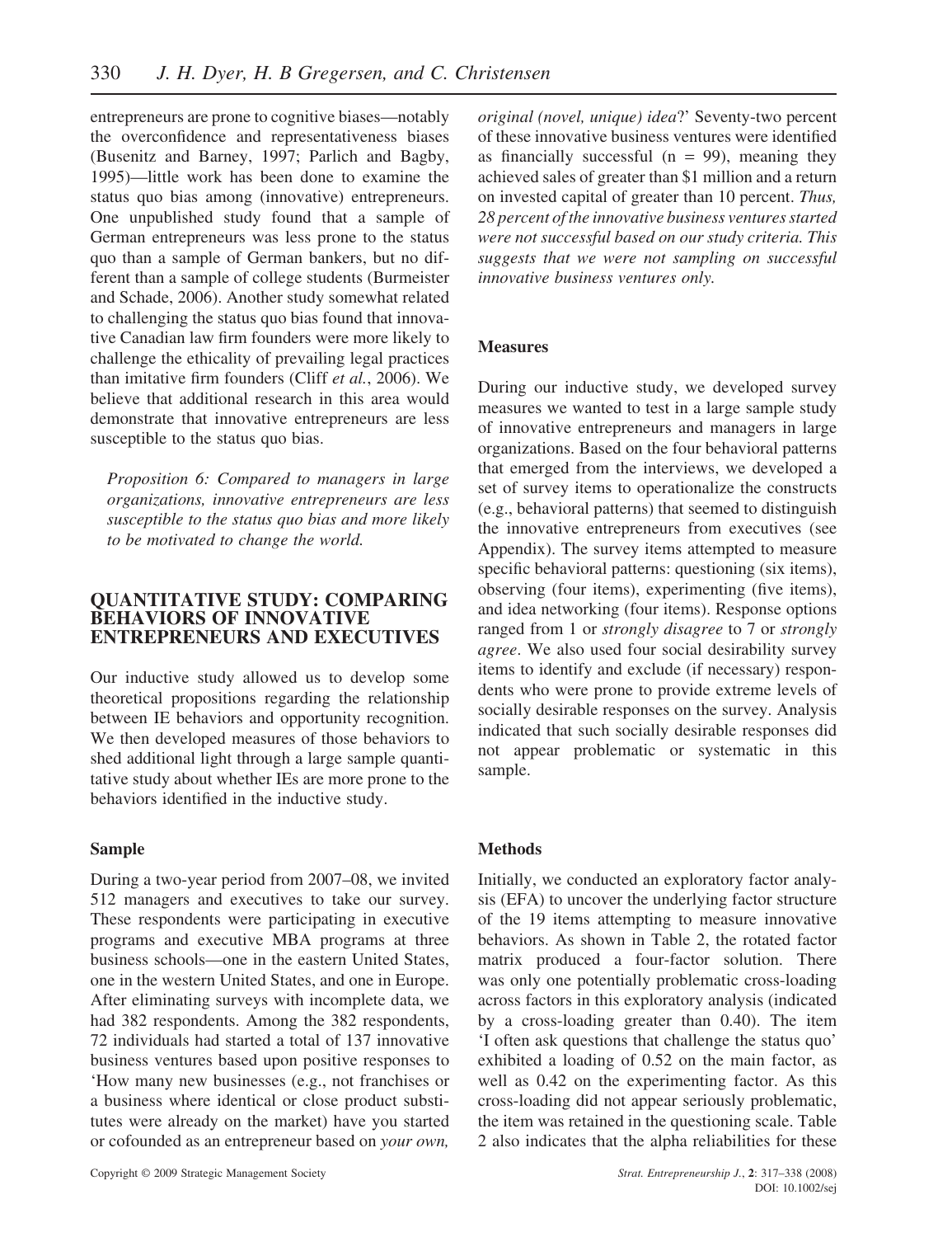scales ranged from 0.74–0.78 (each being above the 0.70 criterion suggested by Hair *et al*., 1988).

We also ran a confirmatory factor analysis (CFA) to test the factor structure of the 19 items representing the innovative entrepreneur behaviors uncovered in the qualitative study. The CFA for each of the

Table 2. Results of exploratory factor analysis of innovative entrepreneur behavior items

| Items           |                        | $\mathbf{1}$ | $\mathfrak{2}$ | 3       | 4    |
|-----------------|------------------------|--------------|----------------|---------|------|
| 1.              | <b>Experimenting</b>   |              |                |         |      |
| E1              |                        | 0.71         |                |         |      |
| E2              |                        | 0.67         |                |         |      |
| E3              |                        | 0.64         |                |         |      |
| E4              |                        | 0.59         |                |         |      |
| E <sub>5</sub>  |                        | 0.45         |                |         |      |
| 2.              | Questioning            |              |                |         |      |
| Q1              |                        |              | 0.77           |         |      |
| Q2              |                        |              | 0.70           |         |      |
| $\frac{Q3}{Q4}$ |                        |              | 0.70           |         |      |
|                 |                        |              | 0.63           |         |      |
| Q <sub>5</sub>  |                        |              | 0.60           |         |      |
| Q <sub>6</sub>  |                        | 0.42         | 0.52           |         |      |
| 3.              | <b>Observing</b>       |              |                |         |      |
| O <sub>1</sub>  |                        |              |                | $-0.72$ |      |
| O <sub>2</sub>  |                        |              |                | $-0.72$ |      |
| O <sub>3</sub>  |                        |              |                | $-0.70$ |      |
| O4              |                        |              |                | $-0.44$ |      |
| 4.              | <b>Idea</b> networking |              |                |         |      |
| IN1             |                        |              |                |         | 0.77 |
| IN2             |                        |              |                |         | 0.76 |
| IN3             |                        |              |                |         | 0.70 |
| IN4             |                        |              |                |         | 0.69 |
| Alpha           |                        | 0.78         | 0.74           | 0.78    | 0.78 |
|                 | Eigenvalue             | 6.05         | 2.13           | 1.21    | 1.16 |
|                 | Percentage of variance | 31.88        | 11.21          | 6.38    | 6.09 |

The cutoff point was 0.40. Item numbers reflect the items provided in the Appendix.

individual innovative behaviors showed a Goodness of Fit Index (GFI) above 0.90 for each innovative behavior factor. Observing had the best fit  $(GFI =$ 0.99), followed by questioning  $(GFI = 0.95)$ , experimenting (GFI =  $0.94$ ), and idea networking (GFI = 0.90). However, the CFA of our four-factor model did not show particularly good fit, with  $GFI = 0.63$ , a chi-square of 1864,  $RMSEA = 0.14$ , and Standardized Root Mean Square Residual  $(SRMR) = 0.16$ . It seems plausible that common variance among many of the items that comprised each of the innovative behavior factors compromised the fit of the fourfactor model (see Table 3, which shows significant correlations between several of the innovative behavior factors). As a result, we dropped the items related to experimenting and idea networking and ran the CFA with the remaining 10 items, representing questioning and observing. The CFA for the two-factor model had a GFI  $= 0.94$ , a chi-square of 1292.8, RMSEA = 0.08, and Standardized Root Mean Residual (SRMR) =  $0.06$ , suggesting that the 10 items were strong measures of questioning and observing. However, to maintain consistency with the innovative entrepreneur behaviors identified in the qualitative study and the results of the exploratory factor analysis (see Table 2), we adopted the four-factor model in the subsequent analysis of the potential relationships between these behaviors and starting an innovative new business.

#### **Results**

Table 3 provides means, standard deviations, and correlations for all independent and dependent variables. As seen from the correlation matrix, the four behavioral patterns we measured were significantly correlated with starting an innovative new business. The behavioral patterns were also significantly correlated with each other—with correlations typically greater than 0.50—suggesting that an individual

Table 3. Means, standard deviations, and correlations

|    | Variable                | Mean $S.D.$ 1 |                  |                     |                                   |                 |          |
|----|-------------------------|---------------|------------------|---------------------|-----------------------------------|-----------------|----------|
|    | 1. Questioning          | 5.48          | $0.83 \quad 1.0$ |                     |                                   |                 |          |
|    | 2. Observing            | 4.93          |                  | $1.05 \quad 0.43**$ | $\sqrt{10}$                       |                 |          |
|    | 3. Experimenting        | 4.93          |                  |                     | $0.94$ $0.39**$ $0.53**$          | $\overline{10}$ |          |
| 4. | Idea networking         | 4.29          |                  |                     | $1.26$ $0.30**$ $0.54**$ $0.51**$ |                 | 1 Q      |
| 5. | Innovative new business |               |                  |                     | $1.29$ 0.86 0.12** 0.22* 0.15**   |                 | $0.24**$ |

\*indicates  $p < 0.10$ , \*\*indicates  $p < 0.05$ , and \*\*\*indicates  $p < 0.01$ .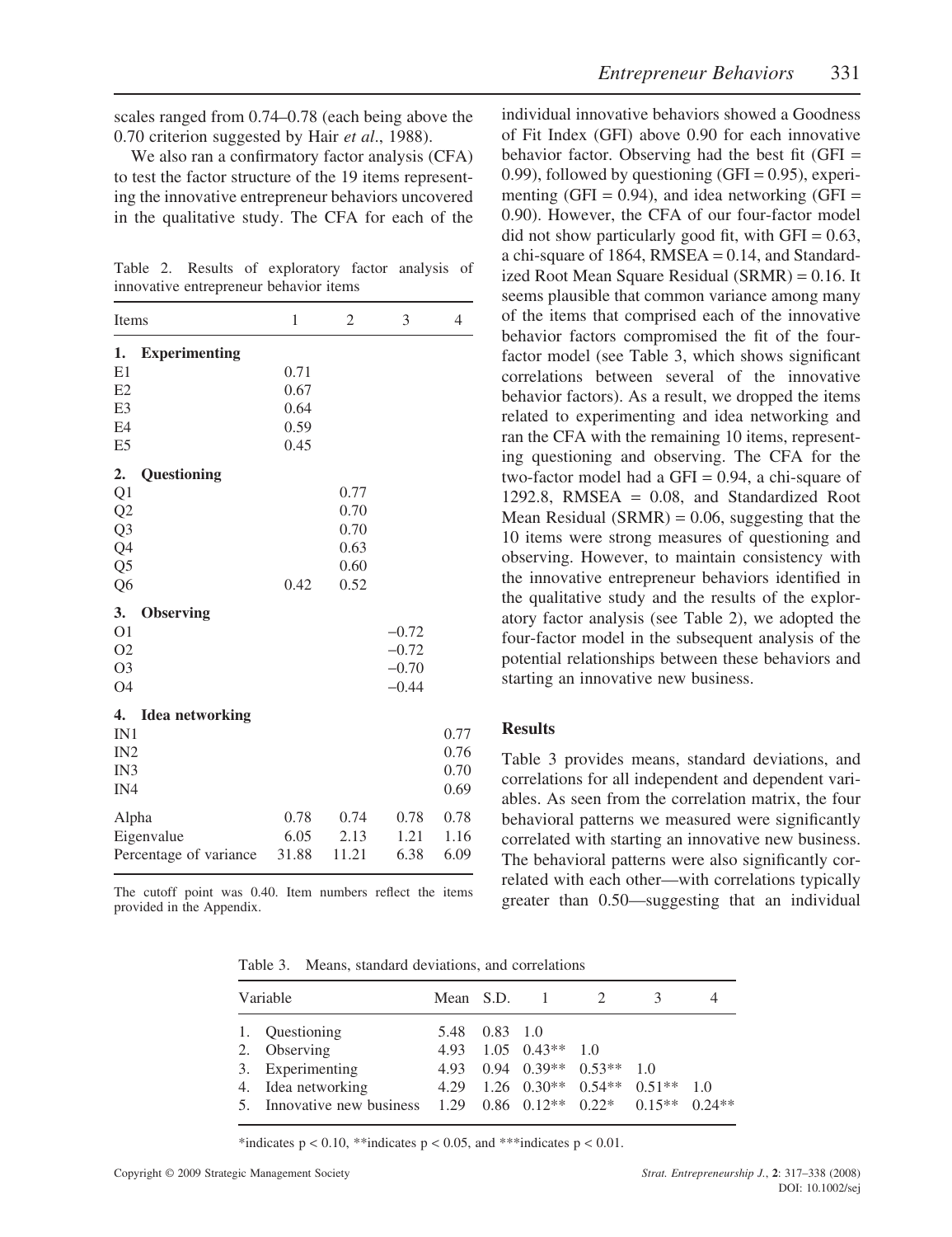who engages in one of the behaviors is more likely to engage in some level of the other behaviors.

To test the relationships between innovative behaviors and starting innovative ventures, we concluded that negative binomial regressions were most appropriate for our data. The dependent variable in this quantitative study measured the number of innovative new businesses started. As this data was an integer count without normal distributions and with restricted ranges (Cohen *et al.*, 2003), ordinary least squares (OLS) regression would yield inefficient and biased estimates. Consequently, negative binomial regressions were used to test the predicted relationships more accurately (Ramaswamy, Anderson, and DeSarbo, 1994).

The negative binomial regression analysis results shown in column 1 of Table 4 indicate that, controlling for age and education, observing and experimenting have significant positive relationships with innovative new venture creation. Questioning and idea networking did not have significant relationships with venture creation when included in the model with observing and experimenting. In fact, while idea networking had a significant positive relationship with new venture creation as shown in the correlation matrix, the relationship was negative in the negative binomial regression, suggesting that the model is prone to some degree of multicollinearity among the independent variables. The fact that there were strong correlations among the innovative behaviors, however, led us to examine the interaction of questioning with each of the other independent variables. We chose to interact questioning with the other innovative behaviors for a theoretical reason. When reconsidering the results of the inductive study, we realized that questioning was virtually always described as being done at the same time the IE was engaged in observing, experimenting, or idea networking behaviors. The results shown in columns 2–4 in Table 4 indicate that questioning is a significant predictor of innovative new venture formation when interacted with observing, experimenting, and idea networking behaviors. Thus, questioning on its own does not appear to have a direct effect on opportunity recognition and innovative new venture creation, but when combined with one of the other three innovative behaviors, it is a solid predictor of new venture creation. Each of the overall models shown in columns 1–4 are solid, as suggested by a Pearson's chi-square, which ranges from 348–381, and a log likelihood of -738–741 (the model in column 4 appears to be the best fit model).

#### **Summary**

The results from our quantitative study provide preliminary support for the assertion that innovative entrepreneurs are more likely than managers to engage in questioning, observing, experimenting, and idea networking behaviors. The regression results indicate that observing and experimenting were the most robust predictors of new venture creation, whereas questioning and networking were significant predictors of new venture creation when interacted with each other or the other discovery behaviors. Questioning is only a consistent predictor of new venture creation when interacted with each of the other behaviors separately. These results suggest that an individual who simply asks questions without actively observing, experimenting, or networking is unlikely to discover or act upon ideas for new venture creation.

## **TOWARD A THEORY OF ENTREPRENEURIAL BEHAVIORS AND OPPORTUNITY RECOGNITION**

The theory that emerged from our inductive and quantitative studies regarding behavioral differences of innovative entrepreneurs (IEs) compared to managers in large organizations is summarized in Figure 1. Study results suggest that IEs are more likely to recognize opportunities for new businesses because they are more likely to engage in observing and experimenting behaviors, and questioning when combined with any one of the other three innovative behaviors (observing, experimenting, and idea networking). These are all information-seeking behaviors that appear to give IEs superior access to information—a factor that is believed to be central to opportunity recognition.

These behaviors appeared to be the catalysts to cognitive processes of associational thinking that allowed the innovative entrepreneur to generate an innovative business idea. Prior research suggests that innovative breakthroughs often happen at the *intersection* of disciplines and fields (Johansson, 2006; Hargadon and Sutton, 1997; Rodan and Galunic, 2004). Put simply, innovative thinkers have managed to connect fields, problems, or ideas that we thought were unrelated. We propose that the behavioral patterns noted above are what trigger the *intersections* that are the catalysts for innovative ideas. The more diverse knowledge acquired through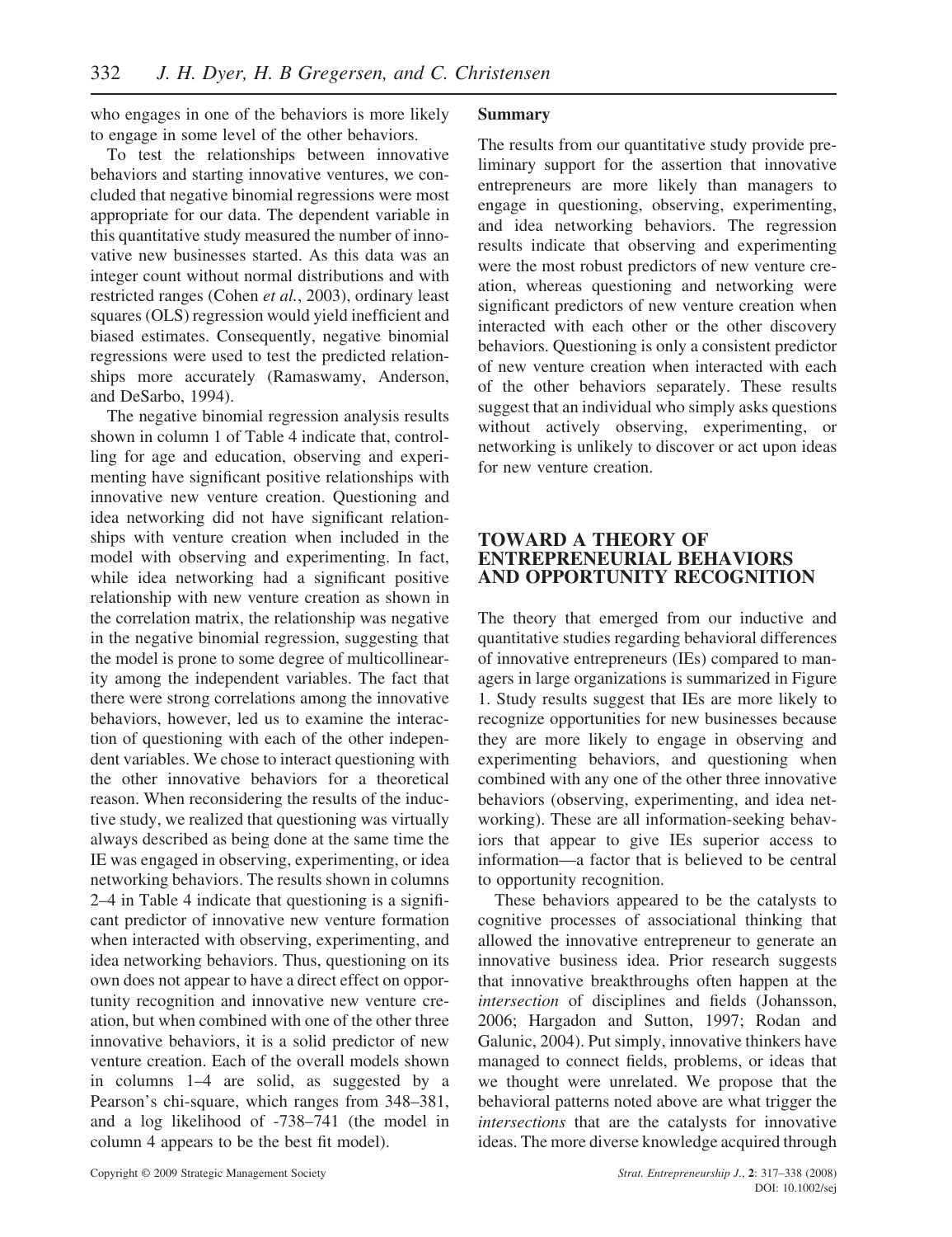| Regression results<br>Table 4. |                                                                                                                     |                                                  |                                                  |                                                  |
|--------------------------------|---------------------------------------------------------------------------------------------------------------------|--------------------------------------------------|--------------------------------------------------|--------------------------------------------------|
| Method                         | Column <sub>1</sub>                                                                                                 | Column <sub>2</sub>                              | Column 3                                         | $\text{Column } 4$                               |
| Dependent variable             | Innovative ventures founded<br>Negative binomial                                                                    | Innovative ventures founded<br>Negative binomial | Innovative ventures founded<br>Negative binomial | Innovative ventures founded<br>Negative binomial |
| <b>Behavioral factors</b>      |                                                                                                                     |                                                  |                                                  |                                                  |
| Questioning                    | (0.01)<br>0.008                                                                                                     | $-0.013(0.03)$                                   | $-0.102(1.28)$                                   | $-0.113(1.50)$                                   |
| Observing                      | $(4.86)$ **<br>0.149                                                                                                | 0.076(1.00)                                      | $0.157(5.39)$ **                                 | $0.149(4.88)$ **                                 |
| Experimenting                  | $(5.67)$ ***<br>0.436                                                                                               | $0.436(5.72)$ ***                                | 0.255(1.62)                                      | $0.394(4.62)$ **                                 |
| Networking                     | (1.67)<br>$-0.223$                                                                                                  | $-0.230(1.80)$                                   | $-0.193$ $(1.27)$                                | $-0.320(2.32)$                                   |
| Question * observing           |                                                                                                                     | $0.152(4.26)$ **                                 |                                                  |                                                  |
| Question * experiment          |                                                                                                                     |                                                  | $0.278(4.81)$ **                                 |                                                  |
| Question * networking          |                                                                                                                     |                                                  |                                                  | $0.296(4.84)$ **                                 |
| Control variables              |                                                                                                                     |                                                  |                                                  |                                                  |
| Age                            | 0.003(0.39)                                                                                                         | 0.003(0.54)                                      | 0.003(0.51)                                      | 0.003(0.38)                                      |
| Education                      | $(5.10)$ **<br>0.056                                                                                                | $-0.054$ (4.68)**                                | $-0.051(4.23)$ **                                | $-0.052(4.32)$ **                                |
| Intercept                      | $(19.93)$ ***<br>0.950                                                                                              | $0.928(19.08)$ ***                               | $0.955(20.32)$ ***                               | $0.970(20.91)$ ***                               |
| Number of observations         | 382                                                                                                                 | 382                                              | 382                                              | 382                                              |
|                                | 375                                                                                                                 | 374                                              | 374                                              | 374                                              |
| Pearson chi-square             | 381.5                                                                                                               | 379.1                                            | 378.7                                            | 348.5                                            |
| Log likelihood                 | $-741.1$                                                                                                            | $-739.1$                                         | $-738.9$                                         | $-738.7$                                         |
| Notes:                         | All significant tests are two-tailed. *indicates $p < 0.10$ , **indicates $p < 0.05$ , and **indicates $p < 0.01$ . |                                                  |                                                  |                                                  |

For the regression coefficients, the t-statistic (Wald chi-square) is provided in parenthesis.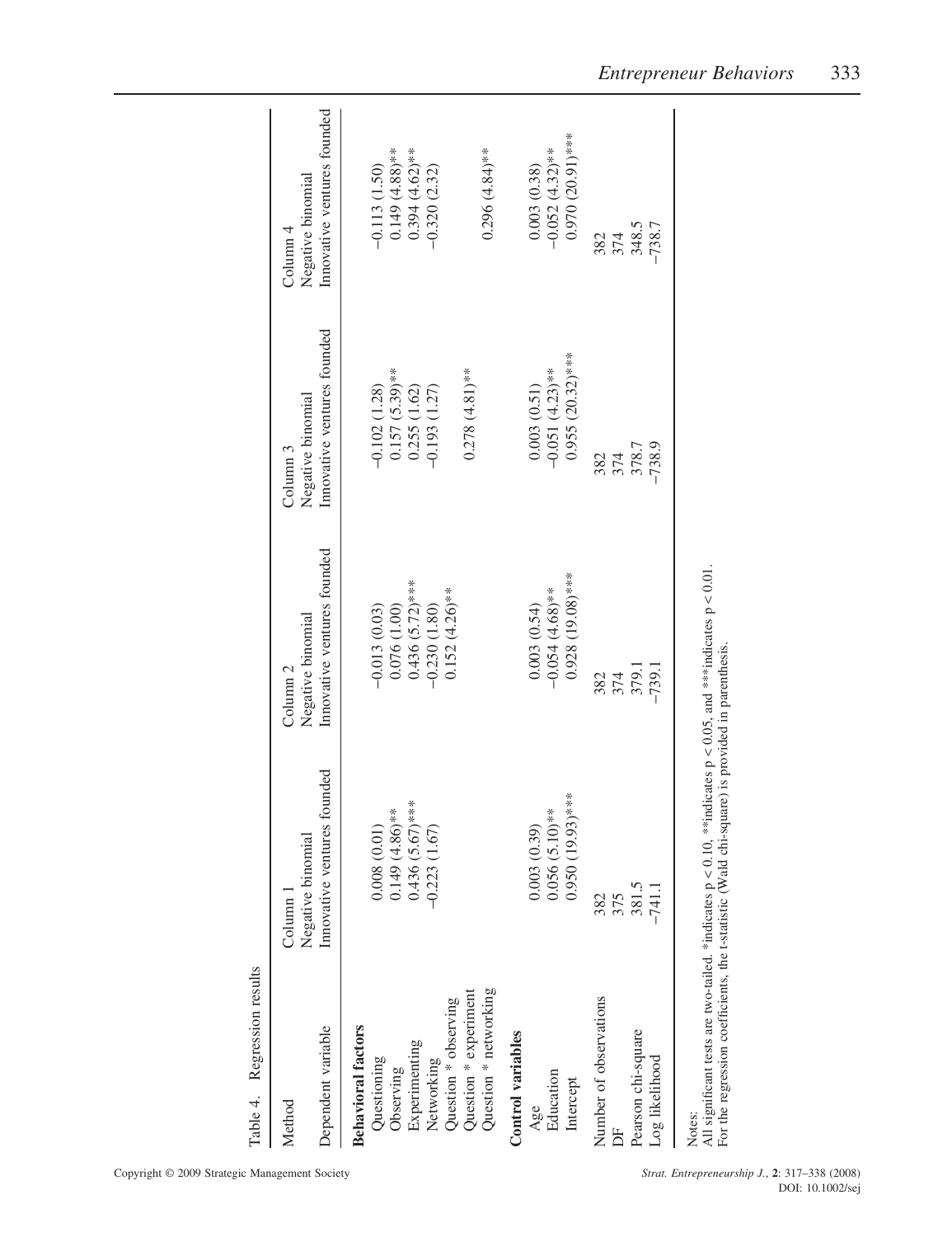

Figure 1. A model of entrepreneurial opportunity recognition

the information-gathering behaviors we've described, the more naturally and consistently associational thinking occurs as the brain attempts to understand, categorize, and store new knowledge.

To illustrate, the innovative entrepreneurs we studied rarely invented something entirely new they simply combined existing ideas and technologies in new ways, which allowed them to offer something new to the market. Individuals who more frequently observe, experiment, and network while questioning the status quo build larger and richer stocks of *building block* ideas in their heads, thereby triggering associational thinking and increasing the probability of combining the newly acquired knowledge to generate an innovative idea. This process is akin to someone building more unique structures from Lego blocks as a result of having access to a larger stock of diverse Lego blocks. The more you add different kinds of Legos to your total stock of Legos, the more varied and innovative structures you can build. Innovative structures spring from the innovative combination of a wide variety of existing Legos. And acquiring new and different Legos triggers ideas for new structures as they are considered with one's existing stock of Legos. In a similar fashion, the more you add knowledge or ideas from varied knowledge domains (through observing, experimenting, networking) to your total stock of ideas, the greater the variety of ideas you can produce. Conceptually, as the number of building block ideas in one's head grows linearly (e.g., by N), the number of potential ways to combine those ideas to create something new grows even faster, or geometrically (by  $N(N-1)/2$ ) (see Figure 2). Thus, the behaviors of questioning, observing, experimenting,

and idea networking are tied to associational thinking/pattern recognition because they bring in new building block ideas that are often the catalyst for creating new associations among ideas, fields, and technologies.

We acknowledge that cognitive processes are at work within IEs and that some had superior natural cognitive ability to make connections across fields and technologies. There are undoubtedly differences in the cognitive ability of individuals to engage in associational thinking. We have no way to measure these differences. However, *even if we assume that two individuals have the same natural cognitive ability to engage in associational thinking, we would predict differences in novel idea generation if one individual engages in more of the informationgathering behaviors we have described, thereby triggering more novel associations*. As Steve Jobs observed regarding the link between broad experience and creativity:

'Creativity is connecting things. When you ask creative people how they did something, they feel a little guilty because they didn't really do it, they just saw something. It seemed obvious to them after a while. That's because they were able to connect experiences they've had and synthesize new things. And the reason they were able to do that was that they've had more experiences or they have thought more about their experiences than other people' (Wolf, 1996: 6).

Finally, the IEs seem to engage in the informationgathering behaviors because they are actively looking for opportunities to change the status quo. This desire to change the status quo was an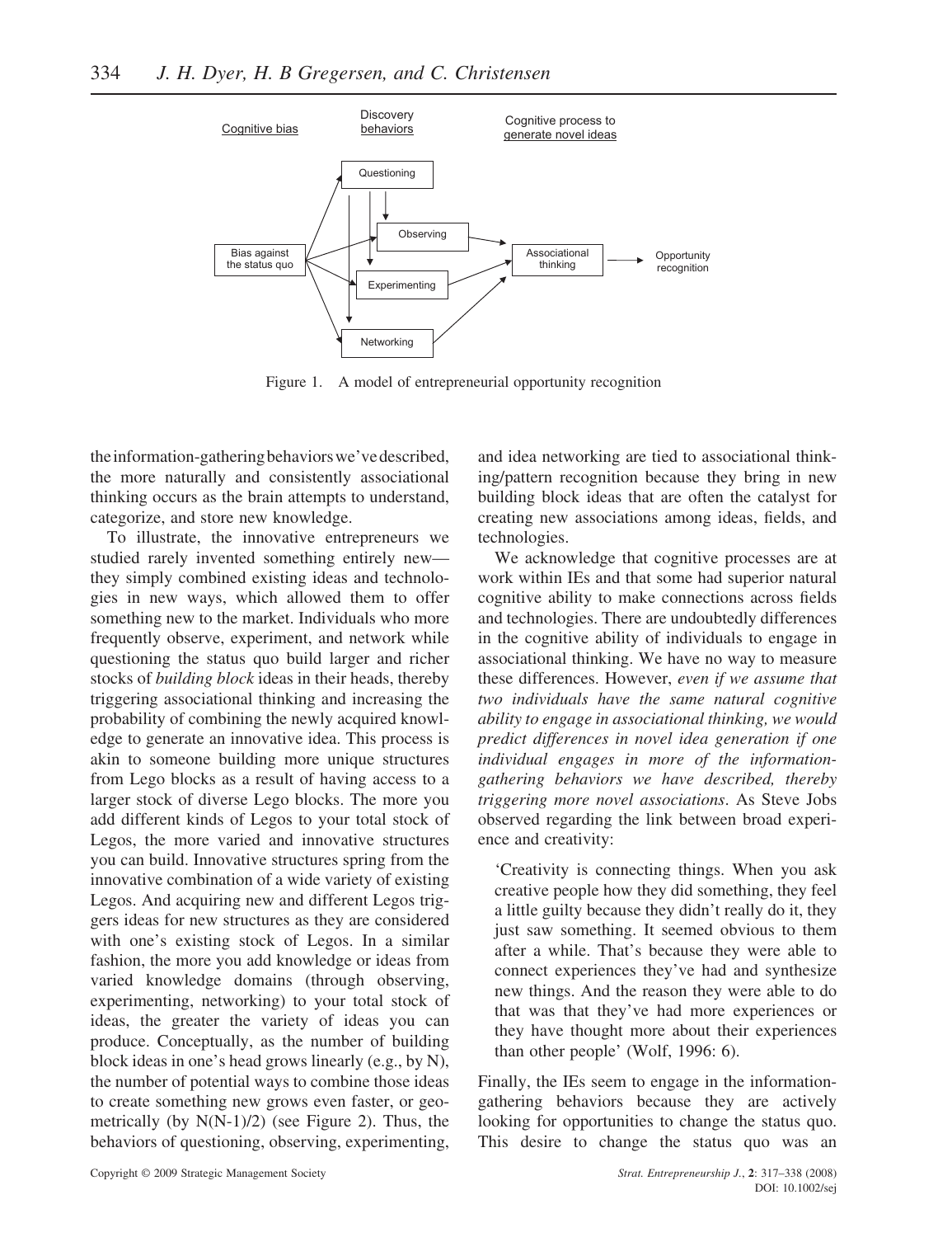

Figure 2. Why increasing 'idea stock' increases innovation

Note: As the number of diverse ideas (knowledge elements) in a person's head increases arithmetically, the number of ways the ideas can be combined to create a novel combination increases geometrically  $(n^2$  growth). Innovation is typically the result of synthesizing or combining ideas from different knowledge domains.

important motivator for IEs and coincides with the *active search for opportunities* that has been identified in the entrepreneurship literature.

# **CONCLUSION**

The purpose of this study was to investigate differences between *innovative* entrepreneurs and executives who had never started an innovative venture. We conducted a grounded theory study of innovative entrepreneurs to examine behavioral and cognitive patterns that appeared to contribute to their ability to recognize opportunities and generate innovative business ideas. We posit that innovative entrepreneurs differ from executives on four behavioral patterns: (1) questioning, particularly asking questions that challenge the status quo; (2) observing, or the extent to which they spend time intensely observing the world around them in a search for new ideas; (3) experimenting, or the frequency with which they experiment and explore the world with a hypothesistesting mindset; and (4) idea networking, or the extent to which they find and test ideas with a network of individuals who are diverse in both background and perspective. We developed operational measures of each of these behaviors and found that observing and experimenting behaviors were robust predictors of innovative new venture creation in a large sample

of innovative entrepreneurs and executives. We found that questioning and idea networking were significant when interacted with each other or the other discovery behaviors. These findings suggest that one's ability to generate novel ideas for innovative businesses is a function of one's behaviors, which trigger cognitive processes that spawn ideas for novel business ventures.

Our study suggests that innovative entrepreneurship is indeed an *active* endeavor. Innovative entrepreneurs are behaviorally active—asking questions, observing, experimenting, and networking with diverse people. In his seminal work on risk and uncertainty, Knight saw entrepreneurs as a class of individuals who had the *disposition to act* in spite of the uncertain context in which they operated (Knight, 1921: 269). Our research lends support to this assertion and provides insights into what types of actions are likely to be catalysts for innovative business ideas. Of course, once the idea is generated, the entrepreneur must then quickly implement the idea if it is to be perceived as *new* in the marketplace.<sup>3</sup>

A limitation of this study was that we did not have a sample of *noninnovative* entrepreneurs (e.g., those

<sup>&</sup>lt;sup>3</sup>Execution of novel business ideas is beyond the scope of this article, but it is important to recognize that effective execution is also critical to the success of an innovative venture.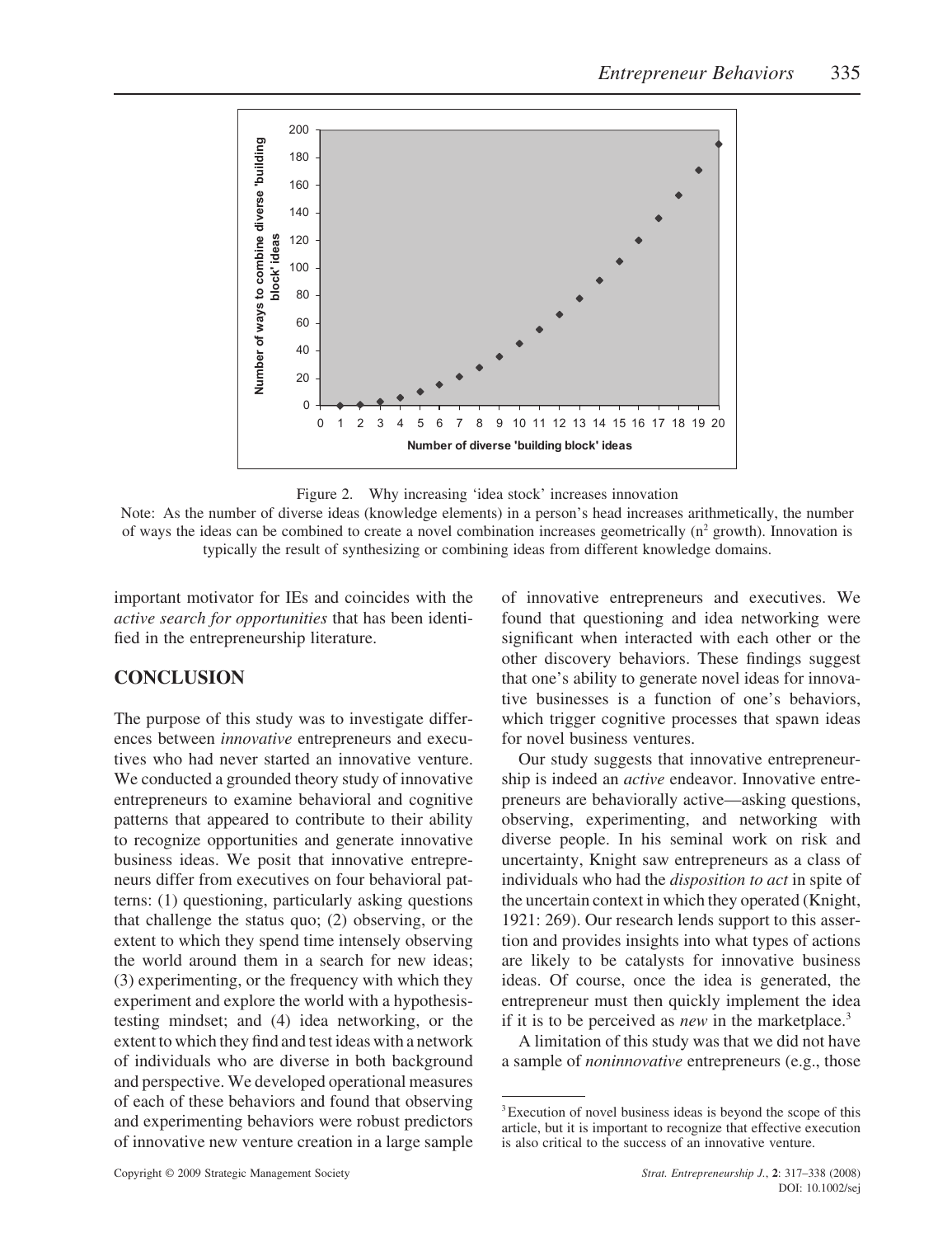who had started franchises) in our sample to compare with the innovative entrepreneurs. Also, we relied exclusively on individuals to report on the extent to which they behaved in particular ways. Future research might explicitly compare a sample of noninnovative entrepreneurs with innovative entrepreneurs on the behaviors we identified. We also recommend that future research of this type gather input on the behaviors of entrepreneurs from others who are well acquainted with the entrepreneurs' behaviors. Finally, we were not able to measure the degree or extent to which individuals engage in associational thinking, which limits our ability to test whether or not the behaviors we identify are correlated with associational thinking. Future research that could measure associational thinking and interact this measure with the discovery behaviors we identify could test the proposition that the discovery behaviors trigger assocational thinking, as well as the proposition that the interaction of discovery behaviors and associational thinking increase the probability of innovative new venture creation.

## **ACKNOWLEDGEMENTS**

We gratefully acknowledge the Entrepreneurship Center at Brigham Young University and the Rudolf and Valeria Maag International Centre for Entrepreneurship at INSEAD for financial support of this research. We would also like to thank Nathan Furr, Spencer Harrison, Melissa Humes, Jeff Wehrung, Brandon Ausmon, and Nick Prince for their excellent research assistance.

## **REFERENCES**

- Aldrich HE, Zimmer C. 1986. Entrepreneurship through social networks. In *The Art and Science of Entrepreneurship,* Sexton DL, Smilor RW (eds). Ballinger: Cambridge, MA; 3–23.
- Amabile TM. 1996. *Creativity in Context: Update to the Social Psychology of Creativity*. Westview Press: Boulder, CO.
- Baron RA. 2004. OB and entrepreneurship: why both may benefit from closer links. In *Research in Organizational Behavior*, Staw B, Kramer R (eds). JAI Press: Greenwich, CT.
- Baron RA. 2006. Opportunity recognition: how entrepreneurs 'connect the dots' to recognize new business opportunities. *Academy of Management Perspectives* **20**: 104–119.
- Baron RA. 2007. Behavioral and cognitive factors in entrepreneurship: entrepreneurs as the active element in new venture creation. *Strategic Entrepreneurship Journal*  **1**(1–2): 167–182.
- Begley TM, Boyd DP. 1987. Psychological characteristics associated with performance in entrepreneurial firms and smaller businesses. *Journal of Business Venturing* **2**: 79–93.
- Bhide AV. 2000. *The Origin and Evolution of New Businesses.* Oxford Business Press: New York.
- Brockhaus RH. 1980. Risk taking propensity of entrepreneurs. *Academy of Management Journal* **2i**(3): 509–520.
- Brockhaus RH, Horwitz PS. 1986. The psychology of the entrepreneur. In *The Art and Science of Entrepreneurship*, Sexton DL, Smilor RW (eds). Ballinger Publishing: Cambridge, MA.
- Browning L, Beyer J, Shetler J. 1995. Building cooperation in a competitive industry: SEMATECH and the semiconductor industry. *Academy of Management Journal* **38**(1): 113–151.
- Burgelman RA. 1994. Fading memories: a process theory of strategic business exit in dynamic environments. *Administrative Science Quarterly* **39**(1): 24–56.
- Burmeister K, Schade C. 2006. Are entrepreneurs' decisions more biased? An experimental investigation of the susceptibility to status quo bias. Working paper, Institute of Entrepreneurial Studies and Innovation Management, Humboldt University, Berlin, Germany.
- Burt RS. 1992. *Structural Holes*. Harvard University Press: Cambridge, MA.
- Burt RS, Raider HJ. 2002. Creating careers: women's paths to entrepreneurship. Unpublished manuscript, University of Chicago: Chicago.
- Busenitz LW, Barney JB. 1997. Differences between entrepreneurs and managers in large organizations: biases and heuristics in strategic decision-making. *Journal of Business Venturing* **12**: 9–30.
- Business Week. 2005. The top 20 innovative companies in the world. *Business Week,* August 1.
- Business Week. 2006. The top 100 most innovative companies ranking. *Business Week*, April 24.
- Business Week. 2007. The world's 50 most innovative companies. *Business Week*, May 4.
- Case J. 1989. The origins of entrepreneurship. *Inc.* **51**(June).
- Cliff JE, Jennings PD, Greenwood R. 2006. New to the game and questioning the rules: the experiences and beliefs of founders who start imitative versus innovative firms. *Journal of Business Venturing* **21**(5): 633–663.
- Cohen P, Cohen J, West SG, Aiken LS. 2003. *Applied Multiple Regression/Correlation Analysis for the Behavioral Sciences* (3rd edn). Lawrence Erlbaum: Mahwah, NJ.
- Eisenhardt K. 1989. Building theories from case research. *Academy of Management Review* **14**: 532–550.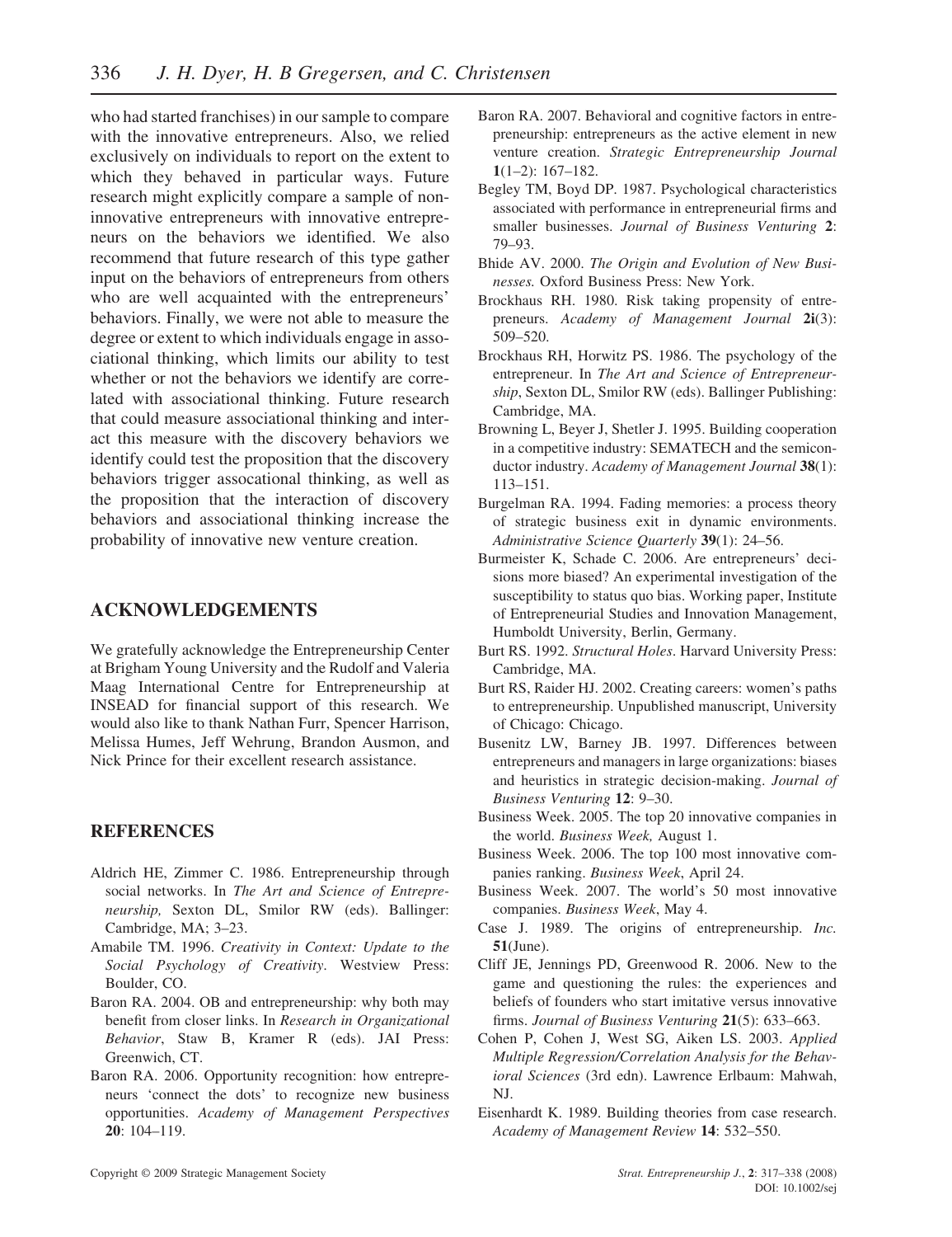- Gartner WB. 1989. Who is an entrepreneur? is the wrong question. *Entrepreneurship Theory and Practice* **Summer**: 47–66.
- Glaser B, Strauss A. 1967. *The Discovery of Grounded Theory*. Aldine: Chicago, IL.
- Hair JE, Anderson RE, Taitham RL, Black WC. 1988. *Multivariate Data Analysis with Readings*. Prentice-Hall International Editions: Englewood Cliffs, NJ.
- Hargadon A, Sutton RI. 1997. Technology brokering and innovation in a product development firm. *Administrative Science Quarterly* **42**(4): 716–749.
- Howard-Jones PA, Murray S. 2003. Ideational productivity, focus of attention, and context. *Creativity Research Journal* **15**: 153–166.
- Johansson F. 2006. *The Medici Effect.* Harvard Business School Press: Boston, MA.
- Kaish S, Gilad B. 1991. Characteristics of opportunities search of entrepreneurs versus executives*. Journal of Business Venturing* **6**(1): 45–61.
- Knight F. 1921. *Risk, Uncertainty, and Profit*. Augustus Kelly: New York.
- Lazear EP. 2004. Balanced skills and entrepreneurship. *American Economic Review* **94**(2): 208–211.
- Low MB, MacMillan IC. 1988. Entrepreneurship: past research and future challenges. *Journal of Management* **14**(2): 139–161.
- Marsden PV. 1983. Restricted access in networks and models of power. *American Journal of Sociology* **88**(4): 686–717.
- Mednick SA. 1962. The associative basis of the creative process. *Psychological Review* **69**: 220–232.
- Mednick MT, Mednick SA, Jung CC. 1964. Continual association as a function of level of creativity and type of verbal stimulus. *Journal of Abnormal and Social Psychology* **69**(5): 511–515.
- Mendelsohn GA, Griswold BB. 1964. Differential use of incidental stimuli in problem solving as a function of creativity. *Journal of Abnormal and Social Psychology*  **68**(4): 431–436.
- Milgram RM, Rabkin L. 1980. Developmental test of Mednick's associative hierarchies of original thinking. *Developmental Psychology* **16**(2): 157–158.
- Miller KD. 2007. Risk and rationality in entrepreneurial processes. *Strategic Entrepreneurship Journal* **1**(1–2): 57–74.
- Miner JB, Smith NR, Bracker JS. 1989. Role of entrepreneurial task motivation in the growth of technologically innovative firms. *Journal of Applied Psychology* **74**(4): 554–560.
- Parlich L, Bagby D. 1995. Using cognitive theory to explain entrepreneurial risk-taking: challenging conventional wisdom. *Journal of Business Venturing* **10**(6): 425–438.
- Porter M, McIntyre S. 1984. What is, must be best: a research note on conservative or deferential responses to antenatal care provision. *Social Science Medicine* **19**: 1197–1200.
- Ramaswamy V, Anderson E, DeSarbo W. 1994. A disaggregate negative binomial regression procedure for count data analysis. *Management Science* **40**: 405–417.
- Renzulli L, Aldrich H, Moody J. 2000. Family matters: gender, networks, and entrepreneurial outcomes. *Social Forces* **79**: 523.
- Roca M, Hogarth R, Maule JA. 2005. Ambiguity seeking a result of the status quo bias. Working paper 882, Department of Economics and Business, Universitat Pompeu Fabra, Barcelona, Spain.
- Rodan S, Galunic C. 2004. More than network structure: how knowledge heterogeneity influences managerial performance and innovativeness. *Strategic Management Journal* **25**(6): 541–562.
- Samuelson W, Zeckhauser R. 1988. Status quo bias in decision making. *Journal of Risk and Uncertainty* **1**: 7–59.
- Sarasvathy SD, Dew N, Velamuri SR, Venkataraman S. 2003. Three views of entrepreneurial opportunity. In *Handbook of Entrepreneurship Research: An Interdisciplinary Survey and Introduction,* Acs ZJ, Audretsch DB (eds). Kluwer: Dordrecht, The Netherlands; 141–160.
- Schultz H, Yang DJ. 1997. *Pour Your Heart Into It*. Hyperion: New York.
- Shane S. 2003. *The Individual-Opportunity Nexus Approach to Entrepreneurship.* Edward Elgar: Aldershot, U.K.
- Shane S, Eckhardt J. 2003. The individual-opportunity nexus. In *Handbook of Entrepreneurship Research*, Acs ZJ, Audretsch DB (eds). Kluwer: Dordrecht, The Netherlands; 161–194.
- Stanford University. 2005. You've Got To Find What You Love, Jobs Says. http://news-service.stanford.edu/ news/2005/june15/jobs-061505.html (accessed 26 January 2009).
- Sternberg RJ, Davidson JE. 1995. *The Nature of Insight*. MIT Press: Cambridge, MA.
- Strauss A, Corbin J. 1990. *Basics of Qualitative Research*. SAGE Publications: Newbury Park, CA.
- Stuart TE, Ding WW. 2006. Why do scientists become entrepreneurs? The social structural antecedents of commercial activity in the academic life sciences. *American Journal of Sociology* **112**(1): 97–144.
- Stuart TE, Sorenson O. 2007. Strategic networks and entrepreneurial ventures. *Strategic Entrepreneurship Journal* **1**(3–4): 211–227.
- Uzzi B, Spiro J. 2005. Collaboration and creativity: the small world problem. *American Journal of Sociology* **111**(2): 447–504.
- Wolf G. 1996. Steve Jobs: the next insanely great thing. *Wired*, February, Issue 4.02.